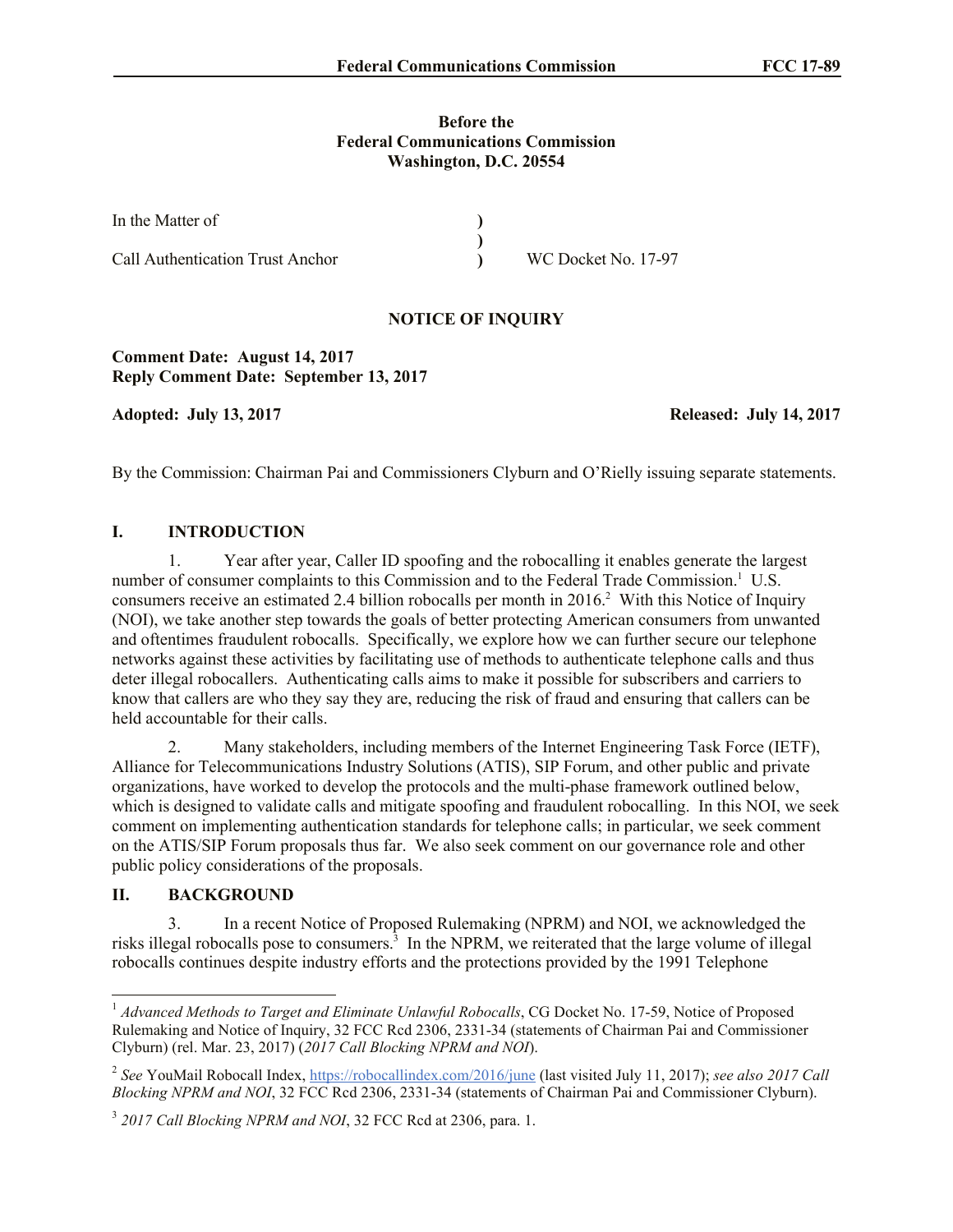Consumer Protection and Truth in Caller ID Act (TCPA).<sup>4</sup> Also, as we continued to explore a range of possible solutions, we proposed to implement one solution to the illegal robocall issue that could have an immediate positive impact: call blocking initiated by voice service providers in certain situations.<sup>5</sup> Although such call blocking is one tool for combatting illegal robocalls, a complementary and parallel task is to positively identify the bad actors making these calls.<sup>6</sup> Malicious actors hide their true originating phone numbers, putting investigators, enforcers, and—most of all—consumers at a disadvantage.<sup>7</sup>

4. While there are a number of legitimate uses for spoofing caller ID numbers,<sup>8</sup> by simply impersonating a different number, spoofing also can help fraudulent robocallers to evade call blocking or filtering tools that identify unwanted calls based on the calling party number—either that of a trusted party or using a random, possibly temporary, identity.<sup>9</sup> These robocallers use cheap and accessible technologies to spoof their caller identity and scam victims with threats (such as false threats of legal action from the Internal Revenue Service), offers of loans, or purported awards of free travel.<sup>10</sup> Moreover, these calls can harm more than their recipients: innocent subscribers whose numbers have been impersonated may find their numbers reported as the source of robocalls, resulting in their calls being blocked.<sup>11</sup>

5. To address unwanted and illegal robocalls, ATIS and the SIP Forum have been working to develop standards to verify and authenticate caller identification for calls carried over an Internet Protocol (IP) network using the Session Initiation Protocol (SIP) for several years.<sup>12</sup> The ATIS and SIP Forum work consists of a three-phase approach to solving the issue of caller identification, using a digital certificate scheme to "verify and authenticate caller identification for calls carried over an Internet Protocol (IP) network."<sup>13</sup> Phase 1 consists of development of the SHAKEN<sup>14</sup> framework,<sup>15</sup> based on the protocols developed by the IETF's STIR<sup>16</sup> working group (the STIR framework), and describes the operations necessary for making an authenticated telephone call using the SHAKEN framework. Phase 2

<sup>8</sup> For example, outbound calls from within a large enterprise, such as a bank contacting its customers, could spoof the number of the bank's published and publicized main telephone number, so that customers can more readily recognize it.

 4 47 U.S.C. § 227.

<sup>5</sup> *Id.* at 3, paras. 6, 5, paras. 10-11.

<sup>6</sup> *See* Robocall Strike Force, Robocall Strike Force Report at 1, 3 (2016), https://transition.fcc.gov/cgb/Robocall-Strike-Force-Final-Report.pdf (2016 Strike Force Report).<br><sup>7</sup> See Medamirius the Telephone Consumer Pustation As

*See Modernizing the Telephone Consumer Protection Act: Hearing Before the Subcomm. on Comm'cns & Tech. of the H. Comm. on Energy & Commerce*, 114th Cong. 2 (2016) (statement of Richard Shockey, Shockey Consulting, LLC), https://energycommerce.house.gov/hearings-and-votes/hearings/modernizing-telephoneconsumer-protection-act (Shockey 2016 Testimony).

<sup>&</sup>lt;sup>9</sup> Shockey 2016 Testimony at 2.

 $10\,$  2016 Strike Force Report at 1.

 $11$  Shockey 2016 Testimony at 2.

<sup>&</sup>lt;sup>12</sup> 2016 Strike Force Report at 3.

<sup>13</sup> *Id*. at 4.

<sup>&</sup>lt;sup>14</sup> SHAKEN: Signature-based Handling of Asserted information using toKENs.

<sup>&</sup>lt;sup>15</sup> *See* Joint ATIS/SIP Forum Standard – Signature-Based Handling of Asserted Information Using toKENs (Phase 1 SHAKEN Report), https://www.sipforum.org/download/sip-forum-twg-10-signature-based-handling-of-assertedinformation-using-tokens-shaken-pdf/?wpdmdl=2813.

<sup>16</sup> STIR: Secure Telephone Identity Revisited. *See generally*, *Secure Telephone Identity Revisited (stir)*, IETF, https://datatracker.ietf.org/wg/stir/about/ (last visited June 21, 2017) (describing IETF STIR standards and efforts).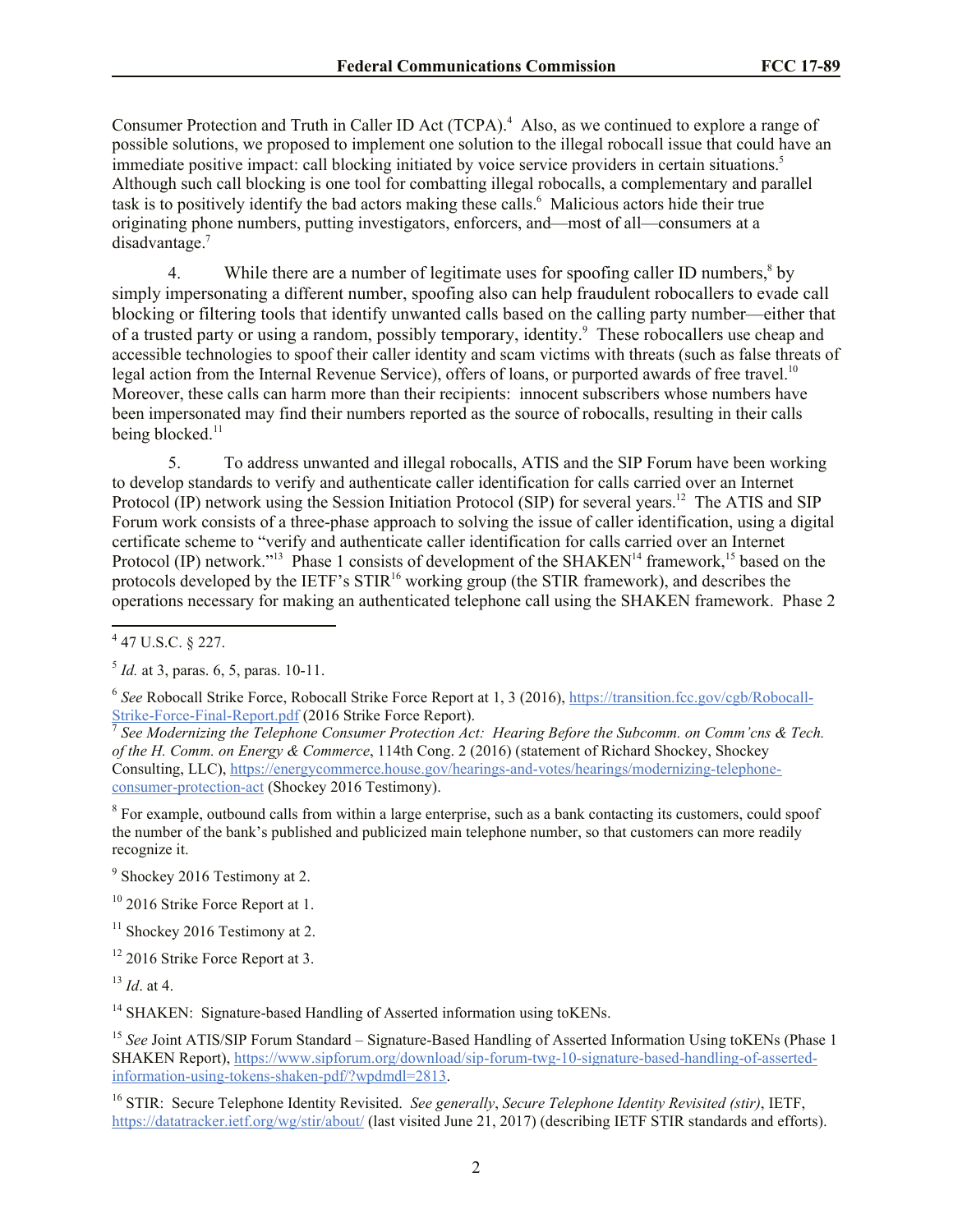consists of the "Governance Model and Certificate Management for the Trust Anchor," describing the way in which entities will be granted the trust necessary to vouch for call authenticity, and the organizational structures needed to manage this process.<sup>17</sup> Phase 3 consists of the "Call Validation" Display Framework" that will recommend how to display SHAKEN/STIR information to consumers.<sup>18</sup> Phase 3 is still being developed by ATIS and the SIP Forum and is not a part of this NOI.

# **A. Authenticating Calls with SHAKEN/STIR – Phase 1**

6. STIR is the  $IETF<sup>19</sup>$  working group that "defines a [digital] signature to verify the calling number, and specifies how it will be transported in SIP."<sup>20</sup> STIR's framework includes a certificate model<sup>21</sup> to create credentials based on an X.509 credential system.<sup>22</sup> These credentials are used by authentication services to vouch for the authenticity of SIP calls.<sup>23</sup> On January 5, 2017, ATIS and the SIP Forum adopted SHAKEN, the framework by which telephone service providers implement the protocols produced by STIR.<sup>24</sup> When referring to features present both in SHAKEN and in the STIR framework or model, we will refer to the "SHAKEN/STIR" framework or model.

1000080.pdfhttps://access.atis.org/apps/group\_public/document.php?document\_id=34724&wg\_abbrev=ip nni); *see also* Letter from Thomas Goode, General Counsel, ATIS, to Marlene H. Dortch, Secretary, FCC, CG

https://s2erc.georgetown.edu/sites/s2erc/files/files/upload/stir\_status\_and\_analysis.pdf.

<sup>21</sup> *See generally*, Internet Eng'g Task Force, *Secure Telephone Identity Credentials: Certificates* (2017), https://tools.ietf.org/html/draft-ietf-stir-certificates-13 (IETF STIR Certificates, Version 13).

 $\overline{\phantom{a}}$ <sup>17</sup> See Joint ATIS/SIP Forum Standard – Signature-Based Handling of Asserted Information Using toKENs: Governance Model and Certificate Management (Phase 2 SHAKEN: Governance Model Report) (available at https://access.atis.org/apps/group\_public/download.php/35256/ATIS-

Docket No. 17-59, Attach. at 3-12 (filed June 30, 2017). A "trust anchor" is a system that is assumed to be trusted, and can therefore vouch for the authenticity of other claims, or vouch for the ability of other systems to vouch for other claims in turn. *See*, *e.g.*, IBM Knowledge Center, *Trust anchor*,

https://www.ibm.com/support/knowledgecenter/en/SSAW57\_7.0.0/com.ibm.websphere.nd.doc/info/ae/ae/cwbs\_trus tancv6.html (last visited June 21, 2017).

<sup>18</sup> Richard Shockey, *SHAKEN and STIRed: Thoughts on the Current State of Anti Spoofing/Caller Validation/Robocall Mitigation/Call Validation Display, An Update for the N. Am. Num. Council* at 11 (Mar. 2017), http://www.nanc-chair.org/docs/mtg\_docs/Mar17\_NANC\_Robocall\_Spoofing\_Update.pdf (Shockey 2017 NANC Report).

 $19$  "The mission of the IETF is to make the Internet work better by producing high quality, relevant technical documents that influence the way people design, use, and manage the Internet." *Mission Statement*, IETF, https://www.ietf.org/about/mission.html (last visited Apr. 13, 2017).

<sup>20</sup> Eric Burger, Julia Kieserman, Georgetown University Security & Software Eng'g Research Ctr., *Next Generation Caller Identification*, at 1 (2016),

<sup>22</sup> *See generally*, Internet Eng'g Task Force, *Request for Comments 5280: Internet X.509 Public Key Infrastructure Certificate and Certificate Revocation List (CRL) Profile* (2008), https://tools.ietf.org/html/rfc5280. X.509 is a specific standard for a type of public key infrastructure system that uses certificates to facilitate secure internet communications.

<sup>23</sup> *See generally*, Internet Eng'g Task Force, *OSCP Usage for Secure Telephone Identity Certificates* (2017), https://tools.ietf.org/html/draft-ietf-stir-certificates-ocsp-00. For a description of SIP and the architecture of a SIP request, *see* Internet Eng'g Task Force, Request for Comments 3261: SIP: Session Initiation Protocol (2002), https://tools.ietf.org/html/rfc3261.

<sup>&</sup>lt;sup>24</sup> See Phase 1 SHAKEN Report. ATIS defines SHAKEN as "a framework that utilizes protocols defined in the IETF [STIR] Working Group that work together in an end-to-end architecture for the authentication and assertion of a telephone identity by an originating service provider and the verification of the telephone identity by a terminating service provider." *Id.* at 3.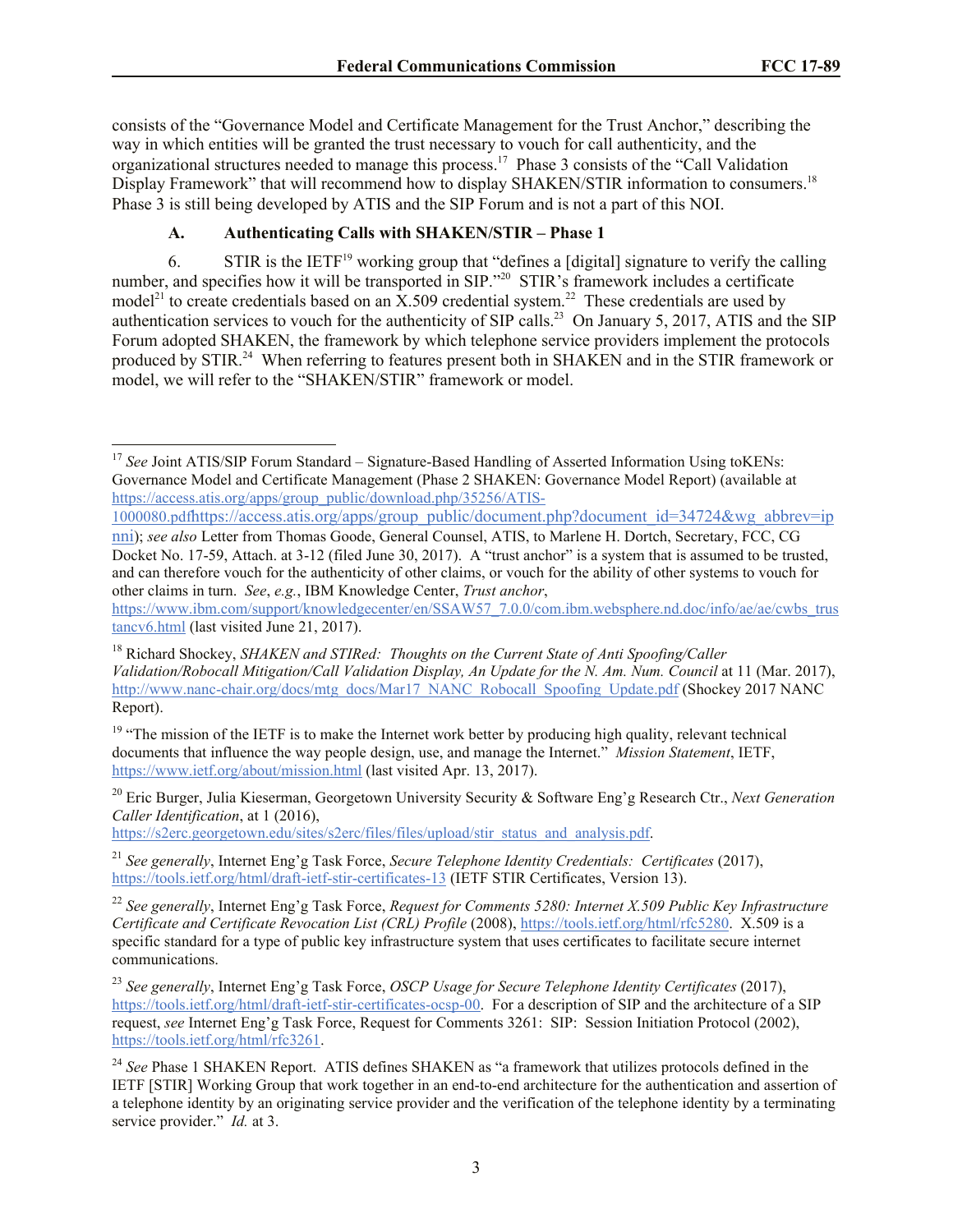7. In the SHAKEN/STIR model, a call is authenticated when it is signed with a digital signature by an authentication service, operating on behalf of the party originating the call.<sup>25</sup> An authentication service can be provided by a carrier, a third party service, or even by a device or piece of software controlled by an individual consumer.<sup>26</sup> Regardless of the type of entity operating as an authentication service, the STIR framework requires that the service first receives a certificate from a trusted certification authority.<sup>27</sup> This certificate states, in essence, that the authentication service is who it claims to be, that it is authorized to sign for the number originating the call, and that its claims about the call it is authenticating can thus be trusted.

8. When a subscriber places a call through a service provider under the SHAKEN/STIR model, the originating service provider contacts an authentication service<sup>28</sup> to obtain a private key with which it can sign the call. The originating service provider then uses the key to sign the call with the subscriber's information and the authentication service's certificate. When the terminating service provider receives the call, it sends the identifying information and the certificate to a verification service.<sup>29</sup> The verification service checks with a certificate repository to ensure that the authentication service is authorized and that its certificate is valid. It then uses the public key that corresponds uniquely to the sending authentication service's private key to verify the signed call. Information about whether the call has been verified<sup>30</sup> or if some problem has occurred (e.g., call did not match asserted caller's identity, certificates have expired, information was in an improper format) is then sent to the terminating service provider.

#### **B. Certificate Management and Governance– Phase 2**

9. ATIS's SHAKEN/STIR Phase 2 covers the protocol's certificate management and governance model.<sup>31</sup> While Phase 1 discussed how authentication services bearing certificates from a certification authority would sign and authenticate SIP calls, Phase 2 discusses how the authentication services (which are provided by or directed by a service provider) are to receive those certificates in the first place. The *certificate management model* describes the life cycle of those certificates: how they are issued by a certifying authority to authentication services; how the certificates are added to a public repository; and how they may be renewed, updated, or revoked.<sup>32</sup> The *governance model* defines the

l

<sup>32</sup> *Id.* at 10-25.

<sup>&</sup>lt;sup>25</sup> Phase 1 SHAKEN Report at 4-6.

<sup>26</sup> Internet Eng'g Task Force, *Authenticated Identity Management in the Session Initiation Protocol (SIP)* 13, 21 (2017), https://tools.ietf.org/html/draft-ietf-stir-rfc4474bis-16 (IETF SIP Authenticated Identity Management, Version 16).

 $^{27}$  *Id.* at 13-14; Phase 1 SHAKEN Report at 4-5.

 $^{28}$  The authentication service can be provided by the service provider itself, or by a third party acting under the service provider's direction. The model assumes that the authentication service can vouch for the subscriber's identity, either through a direct relationship with the subscriber (which would be true in the case of an authentication service within or in communication with the calling service provider), or through some other means. Phase 1 SHAKEN Report at 5-6; IETF SIP Authenticated Identity Management, Version 16, at 21.

<sup>&</sup>lt;sup>29</sup> Like the corresponding authentication service on the originating service provider's end, the terminating provider's verification service can be performed internally, or by a trusted third-party service.

<sup>&</sup>lt;sup>30</sup> SHAKEN also anticipates that authentication and verification can show different levels of attestation, such as whether the provider can indicate that it knows both the subscriber and the telephone number used for the call; only the subscriber and not the telephone number; or only that it is the point of entry to the network for a call that originates elsewhere (as with an internationally-originated call). *See* Phase 1 SHAKEN Report at 8-9.

<sup>31</sup> *See generally* Phase 2 SHAKEN: Governance Model Report.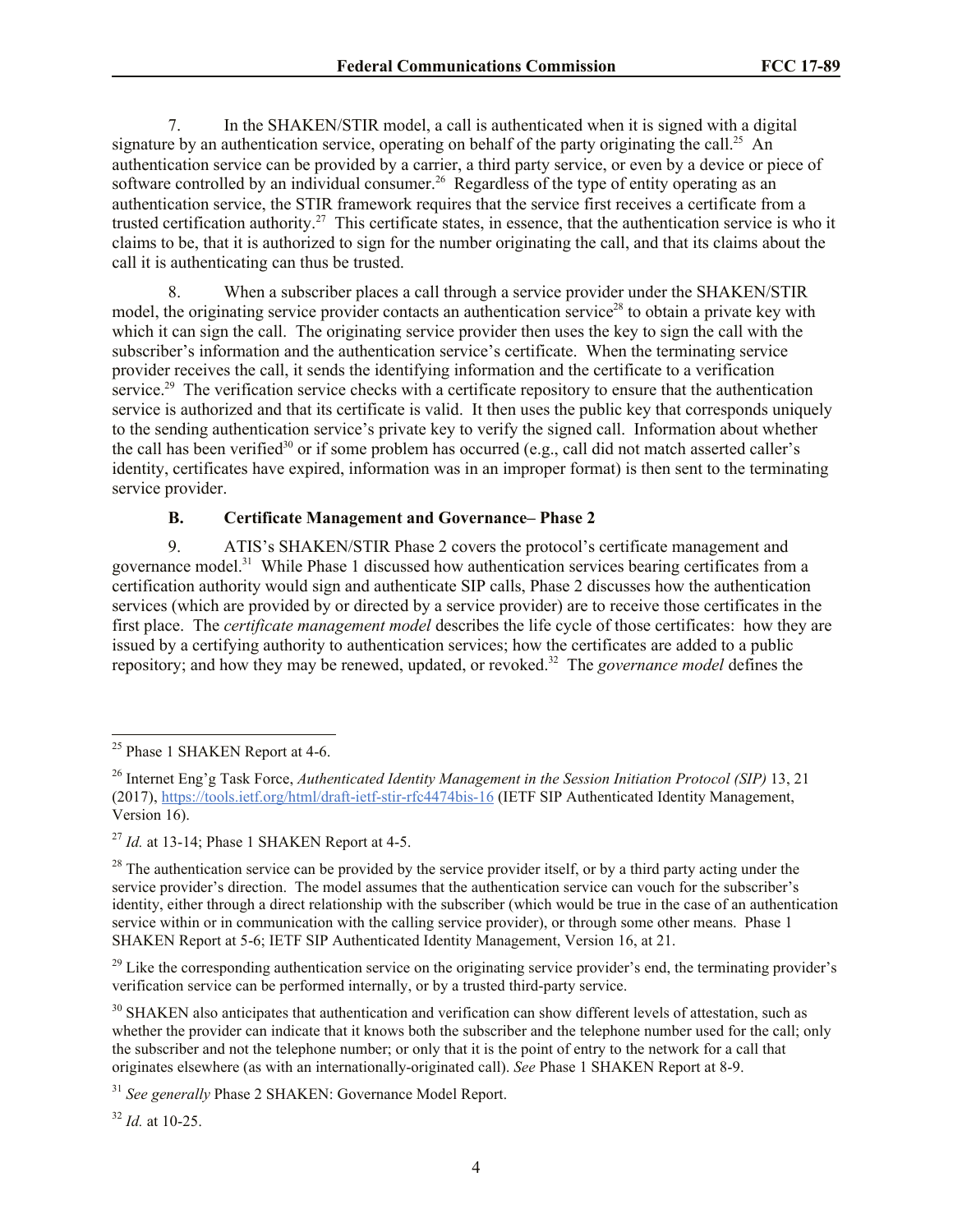roles and relationships of the parties involved in administering SHAKEN/STIR, such as who administers and who uses the digital certificates in VoIP networks.<sup>33</sup>

### **1. Certificate Management**

10. The ATIS SHAKEN proposal suggests seven requirements of an automated certificate management system:

- 1. A mechanism to determine the certification authority to be used when requesting certificates;
- 2. A procedure for registering with the certification authority;
- 3. A process to request issuance of certificates;
- 4. A mechanism to validate the requesting service provider;
- 5. A process for adding public key certificates to a certificate repository;
- 6. A mechanism to renew or update certificates; and
- 7. A mechanism to revoke certificates.<sup>34</sup>

In summary, the system proposed by SHAKEN operates as follows. The process begins when the service provider, before requesting a certificate, selects a certification authority and registers with it, connecting via a secure, automated protocol.<sup>35</sup> To indicate that it is an authorized service provider<sup>36</sup> qualified to receive a certificate, the service provider presents to the certification authority a token<sup>37</sup> it has been issued by the policy administrator, whose function is described in Part II.B.2 below. Once its authorization is proven to the certification authority, the service provider applies for the certificate by creating a certificate request and applying for the certificate via the secure, automated protocol. When the request is sent by the service provider and accepted as valid by the certification authority, the service provider automatically retrieves the certificate from the certification authority's server.<sup>38</sup> This process should take place before the service provider begins initiating authenticated calls, after which the authenticated calls can be made as described in the Phase 1 SHAKEN Report summarized in Part II.A of this item.

#### **2. Governance**

11. According to ATIS, the STIR and SHAKEN models require several roles to be filled in order to operate.<sup>39</sup> These roles are:

- 1. A *governance authority*, which defines the policies and procedures for who can issue, and who can acquire, certificates;
- 2. A *policy administrator*, which applies the rules set by the governance authority and

<sup>38</sup> *Id*. at 19-24.

<sup>39</sup> *Id*. at 8-9.

l <sup>33</sup> *Id.* at 7-9.

<sup>34</sup> *Id*. at 10.

<sup>35</sup> The protocol specified in SHAKEN is called Automated Certificate Management Environment (ACME). *See id*. at 12.

<sup>&</sup>lt;sup>36</sup> This summary of the process assumes that certificates vouch that calls are coming from a given provider. However, authentication processes can also use certificates assigned to vouch that a call is coming from a specific number, or from a specific pool or range of numbers.

<sup>&</sup>lt;sup>37</sup> This process uses an OAuth-style HTTP interface to provide the token. Phase 2 SHAKEN: Governance Model Report at 12. The SHAKEN governance and certificate management framework details how the policy administrator provides a service provider with its credentials. *Id* at 14-18.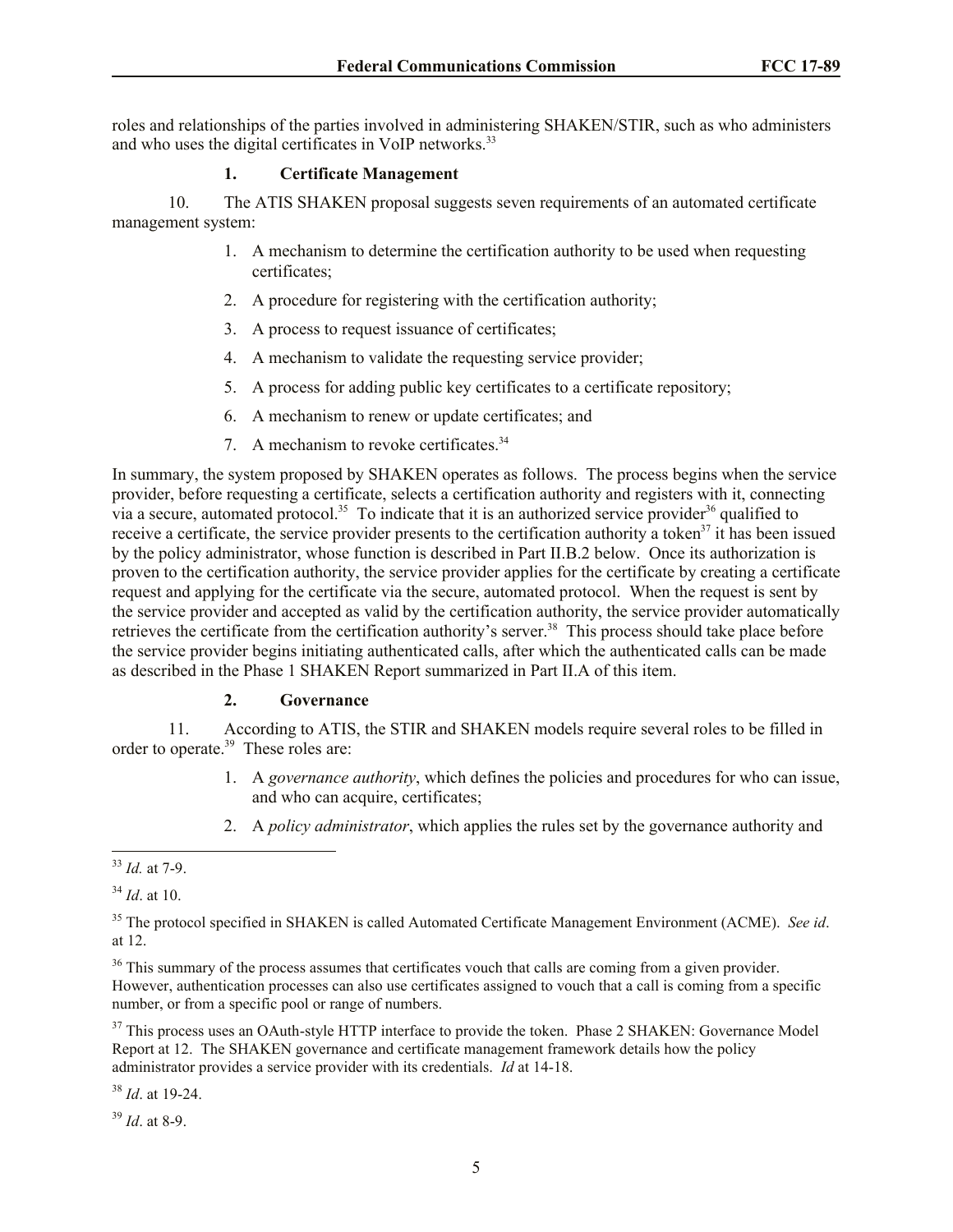confirms that certification authorities are authorized to issue certificates, and that service providers are authorized to request and receive certificates;

- 3. A *certification authority* (or several certification authorities), which issues the certificates used to sign and verify telephone calls; and
- 4. *Service providers*, which, as call initiators, select an approved certification authority from which to request a certificate; and which, as call recipients, check with certification authorities to ensure that the certificates they have received were issued by the approved certification authority.<sup>40</sup>

12. Depending upon how SHAKEN is implemented, an entity such as a telephone service provider, or an authority, might perform one or more roles simultaneously. For instance, many large telephone service providers could have an in-house certification authority; however, smaller providers likely would use the services of an independent third-party certification authority.<sup>41</sup>

# **III. DISCUSSION**

13. To determine how best to implement an authentication process to help eliminate spoofing that leads to unwanted and illegal robocalling, we seek comment on the ATIS/SIP Forum proposals. Specifically, we first seek comment on the governance proposal in Phase 2, since it involves the policy and oversight settings of the proposals, including a potential role for the Commission. We then seek comment on the more technical operation and implementation of the SHAKEN/STIR proposal in Phase 1. Finally, we seek comment on the scope of the proposals as to Signaling System 7 (SS7) and international calling as well as other public policy considerations.

# **A. Governance of the SHAKEN/STIR Frameworks (Phase 2)**

# **1. The Commission's Role in Advancing Call Authentication**

14. We seek comment on what the Commission should do, if anything, to promote the adoption and implementation of authentication frameworks, including the SHAKEN and STIR frameworks. Are existing market incentives sufficient for the industry to adopt the authentication mechanisms specified by the STIR working group in a timely manner, or should the Commission require, facilitate, or otherwise encourage adoption of such mechanisms? What evidence or precedent do commenters have to support their recommendations with respect to the role of the Commission and how to best incentivize adoption of the call authentication procedures?

15. As the Commission considers taking action related to call authentication, what are the relevant time frames or milestones it should consider? What are the likely time frames for adoption and implementation of these frameworks? What milestones and metrics should we use to measure the progress of adoption (e.g., fraction of calls authenticated, fraction of calls that allow tracking)? Aside from originating and terminating parties, are there other entities or stakeholders that could delay or impair the implementation framework? If so, how can these risks be avoided or reduced?

16. Are there existing laws, regulations, market failures, or other factors that prevent or discourage stakeholders from developing, implementing, or deploying authentication frameworks? If so, what steps could the Commission take to remove or mitigate any such barriers?

17. Are SHAKEN and the STIR framework the appropriate frameworks for call authentication on SIP-based networks? Are there other viable alternatives or variants? If so, what are their current levels of development and implementation? How would they compare to the SHAKEN and STIR frameworks in terms of feasibility, effectiveness, timing, cost, and other considerations?

l <sup>40</sup> *Id.*

<sup>41</sup> *Id.*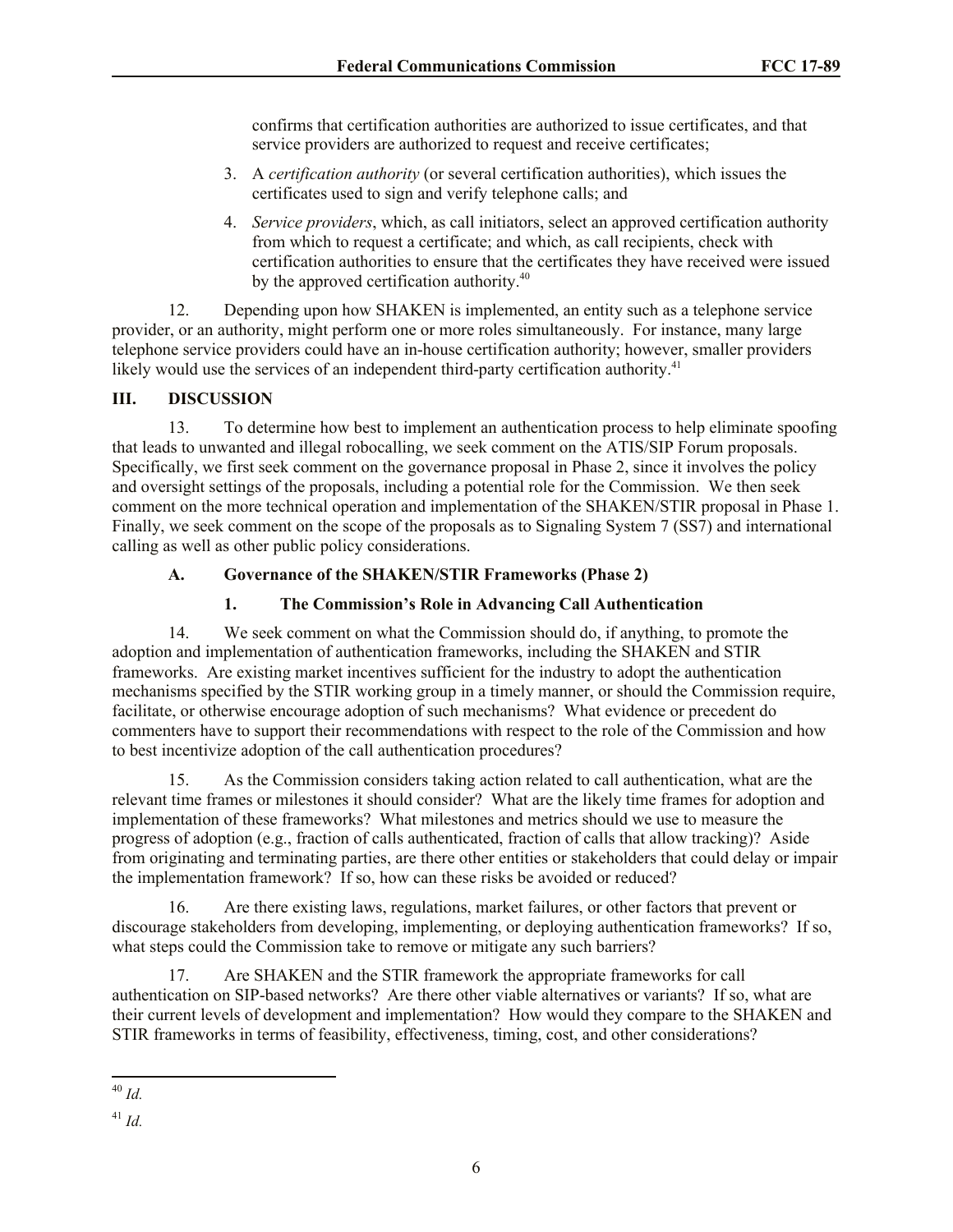### **2. Selecting a Governance Authority and a Policy Administrator**

18. The SHAKEN and STIR frameworks envision a number of entities performing a number of different roles in the end-to-end call certification/authentication process but do not recommend particular entities to perform those roles. We therefore seek comment on what entity would best serve as the governance authority and what entity would best serve as the policy administrator. We seek comment on the mechanisms by which these two entities might interact. We also seek comment on whether these functions should be merged and operated by a single authority.

19. The Commission itself could serve certain functions of the governance authority, but other parties may be better positioned to handle other aspects of governance and policy administration. We seek comment on what qualifications an entity must have to serve effectively as policy administrator and effectively perform certain governance authority roles, either independently, or at the direction of the Commission. These roles include (1) certifying entities that want to authenticate calls that they originate; (2) deciding what entities are qualified to be certification authorities and setting the requirements for a certification authority to remain in good standing; and (3) helping certification authorities (if certifications are assigned by number or number block) validate that an entity requesting a certificate governing a given number is actually entitled to ask for one. Are there other roles that must be filled, and if so, what qualifications must an entity have to demonstrate its ability to fill them? Would the choices and tradeoffs depend on whether certificates are issued for specific telephone numbers (or number blocks), or whether a single certificate is issued for each service provider?

20. *Governance Authority.* What entities are best placed to serve as the governance authority? This role could be fulfilled wholly or partially by the Commission, or by other bodies such as North American Portability Management LLC (NAPM). We seek comment on the advantages and disadvantages of these and other alternatives in terms of authority, transparency, and flexibility.

21. *Policy Administrator: Current Administrators.* Among possible approaches, the Commission could designate an existing numbering administrator as the policy administrator for call authentication. We seek comment on the benefits and drawbacks of doing so. We specifically seek comment on designating either the North American Numbering Plan Administrator (NANPA) or the Pooling Administrator to perform as the policy administrator, or as a certification authority. Because the Pooling Administrator allocates the majority of telephone numbers to service providers,<sup>42</sup> it could be well placed to determine which numbers are controlled by which entities and, therefore, which service providers are responsible for any given telephone number. There is also precedent for including new functions in the Pooling Administrator contract, as evidenced by inclusion of Routing Number Administrator (RNA) functions in that contract in 2011.<sup>43</sup>

22. Both the NANPA and the Pooling Administrator provide services pursuant to separate contracts overseen by the Commission.<sup>44</sup> We note that the North American Numbering Council (NANC),

 $\overline{\phantom{a}}$ 

<sup>42</sup> *See Numbering Resource Optimization*, CC Docket No. 99-200, Report and Order and Further Notice of Proposed Rulemaking, 15 FCC Rcd 7574, 7645, para. 158 (2000) (establishing initial rollout of thousands-block numbering pooling in the 100 largest U.S. MSAs); *see also* Number Pooling Administration 2016 Annual Report at 61, https://www.nationalpooling.com/ (last visited June 21, 2017) (explaining that as of December 31, 2016, 88.2 percent of U.S. rate centers are pooling).

<sup>&</sup>lt;sup>43</sup> In March 2012, the Pooling Administrator assumed the responsibilities of the permanent p-ANI Administrator, also known as the Routing Number Administrator. *See* Neustar Memo, FCC Approved Neustar's Permanent Routing Number Administrator Change Order Proposal #19 (June 20, 2011),

http://www.nationalpooling.com/tools/archives/change-orders/2011/index.htm (Neustar RNA Memo); *see also Numbering Policies for Modern Communications et al*., WC Docket No. 13-97 et al, Notice of Proposed Rulemaking, Order and Notice of Inquiry, 28 FCC Rcd 5842, 5874-75, para. 77 & n.207 (2013).

<sup>&</sup>lt;sup>44</sup> The NANPA and Pooling Administrator contracts are scheduled to expire on July 8, 2017 and July 14, 2017, respectively.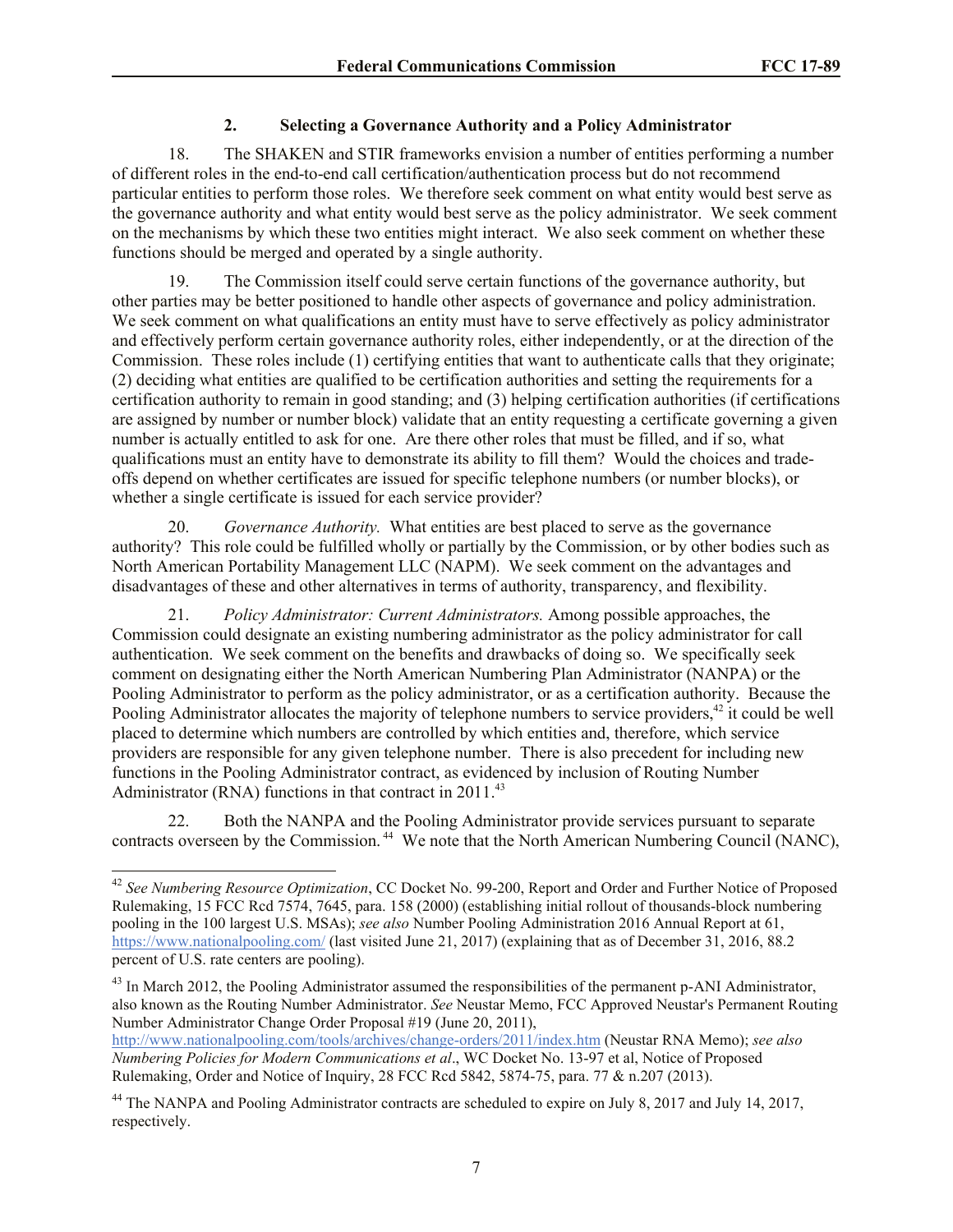the Commission's federal advisory committee for numbering matters, has proposed that we consolidate the two contracts.<sup>45</sup> Given the similarities in allocating numbers and issuing certificates, should we consider consolidating these roles into a single contract, entered into with a single entity? We seek comment on the advisability of consolidating these administrative functions (allocating and certifying numbers) in a single contract.

23. We also could designate the Local Number Portability Administrator (LNPA) as the policy administrator, or as a certification authority. The LNPA operates the LNP database, called the Number Portability Administration Center (NPAC), which contains data on the current service providers of all ported and pooled numbers in the United States. Since many subscribers frequently port numbers from one service provider to another, certain implementations of authentication systems would require access to the NPAC. Combining the portability function with the authentication function could also promote efficiencies. In addition, because the NPAC is the repository of service provider information for all ported and pooled numbers, the LNPA could also be well-positioned to determine which service providers are responsible for which telephone numbers. We recognize that the LNPA contract is between the LNPA and the NAPM, and that such an additional designation of duties would require a modification of the existing contract. We seek comment on the desirability of giving the LNPA responsibility for call authentication.

24. *Policy Administrator: New Administrator.* Alternatively, the Commission could initiate a process by which a new entity could become the policy administrator for call authentication. We seek comment on the benefits and burdens of this approach. The Commission could follow any of several models to accomplish this process. For example, using the NANPA and Pooling Administrator as governance models, we could enter into a new contract with a neutral entity that solely entails call authentication that would be funded through NANP.<sup>46</sup> And using the LNPA as another model, the Commission could delegate oversight of the policy administrator to an industry group, as is done with the NAPM, which manages the LNPA contract. That new entity would negotiate and manage a contract with the policy administrator, subject to Commission oversight. We seek comment on the advantages and disadvantages of following any of these models in establishing a call authentication scheme.

25. *Other Alternatives.* While we expect there are benefits in modeling authentication governance on existing arrangements, we seek comment on whether alternative means of call authentication may have benefits as well. For instance, some X.509 systems lack a centralized governance authority or policy administrator designating who may serve as a certification authority, instead allowing end users' systems (such as their browsers) to rely upon the reputation of multiple competing self-certifying certification authorities.<sup>47</sup>

26. We seek comment on all the governance options discussed above. What are the costs and benefits of these various options? What are the effects of each of these options on the efficiency, effectiveness, trustworthiness, and flexibility of a call authentication system? What are the effects of these options on competition and innovation in call authentication? What are the factors to consider in comparing a decentralized governance approach with use of a single authority? How should an

 $\overline{\phantom{a}}$ 

<sup>47</sup> The HTTPS certificate system is one example of an X.509 system that lacks centralized governance. *See*, *e.g.*, Zakir Durumeric *et al.*, *Analysis of the HTTPS Certificate Ecosystem* (2013) https://experts.umich.edu/en/publications/analysis-of-the-https-certificate-ecosystem.

<sup>45</sup> *See Comment Sought on North American Numbering Council Recommendation that FCC Consolidate its North American Numbering Plan Administrator and Pooling Administrator Contracts*, CC Docket Nos. 92-237, 99-200, Public Notice, 28 FCC Rcd 5298 (rel. Apr. 22, 2013); *see also* Charter of the North American Numbering Council, 1, https://www.fcc.gov/about-fcc/advisory-committees/general/north-american-numbering-council (last visited June 21, 2017) (explaining the duties of the NANC, including "developing and recommending technical requirements for the selection of neutral third-party numbering administrators").

 $46$  47 U.S.C.  $\frac{$251(e)(1)-(2)}{2}$ .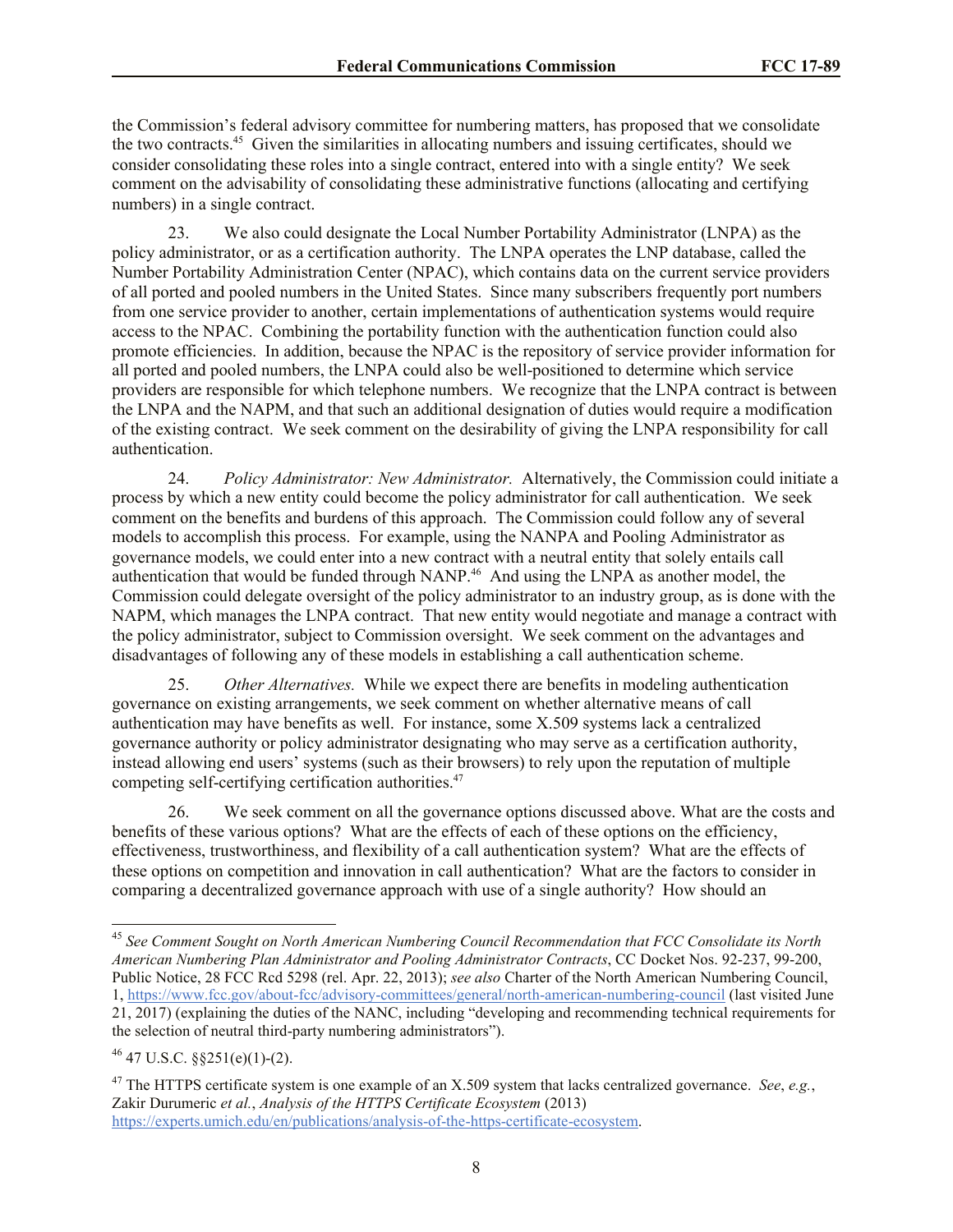authentication system ensure a minimum level of due diligence in issuing certificates?

27. We also seek comment on what role, if any, the NANC should perform in deciding call authentication governance. The NANC has historically played a role in number administration matters, making recommendations to the Commission on issues ranging from technical requirements documents to recommendations on the selection of specific administrators.<sup>48</sup> Should the NANC play that role here and be involved in either deciding on the appropriate structure for call authentication or recommending the administrator for that function? Are there other or parallel possibilities, such as establishing a federal partner advisory panel that includes offices with experience in certification authorities?

### **3. Criteria for Designating Certification Authorities and Validating Service Providers**

28. ATIS proposes certain criteria that a governance authority might use in selecting certification authorities and validating service providers. We seek comment on these, as well as recommendations on other criteria that could be useful for a governance authority in making these determinations.

29. *Certification Authority.* ATIS recommends that certification authorities meet two criteria: (1) having sufficient certificate management expertise; and (2) having an in-market presence (i.e. being incorporated in the United States).<sup>49</sup> We seek comment on these criteria, as well as any suggestions for other criteria. Are there existing entities that are likely to be appropriate certification authorities, such as numbering-related entities like the NANPA, Pooling Administrator, or LNPA? We also seek comment on the strengths and weaknesses of using both an online and offline certification authority, as used in other systems such as Domain Name System Security Extensions (DNSSEC).<sup>50</sup>

30. *Service Provider.* ATIS proposes that, to be designated a service provider allowed to sign calling party information, a provider must have an Operating Company Number (OCN).<sup>51</sup> We seek comment on this recommendation. Are OCNs a reliable criterion for assuring that a service provider is eligible to sign calls? Are there originating entities that lack OCNs (such as certain non-facilities-based VoIP providers, providers of call center services, corporations using multiple outbound service providers, or software application or device manufacturers) but would require their calls to be authenticated? Are there restrictions that prevent these entities from receiving an OCN? If the governance authority were to select different criteria, what would they be, and how would they prevent bad actors or careless parties from allowing the certification of inauthentic calls, thus undermining the purpose of the system?

31. *Scope of Certificate Coverage.* SHAKEN assumes that certificates will cover particular service providers. However, certificates can alternatively cover specific telephone numbers or ranges of

l

<sup>48</sup> *See*, *e.g*., *Implementation of Telcordia Technologies, Inc. Petition to Reform Amendment 57 and to Order a Competitive Bidding Process for Number Portability Administration, et al*., WC Docket Nos. 07-149, 09-109, CC Docket 95-116, Order, 30 FCC Rcd 3082, 3086-91, paras. 8-13 (2015) (explaining the NANC process in selecting Telcordia as the LNPA); *see also supra* note 42, Neustar RNA Memo at 5-6.

<sup>49</sup> *See* Phase 2 SHAKEN: Governance Model Report, Appx. A.

<sup>&</sup>lt;sup>50</sup> DNSSEC is a set of standards designed to ensure the authenticity and integrity of Domain Name System (DNS) information. *See*, *e.g.,* Internet Corporation for Assigned Names and Numbers, *DNSSEC—What Is It and Why Is It Important?*, https://www.icann.org/resources/pages/dnssec-qaa-2014-01-29-en (last visited June 21, 2017); Microsoft TechNet, *Offline Root Certification Authority (CA)*,

https://social.technet.microsoft.com/wiki/contents/articles/2900.offline-root-certification-authority-ca.aspx (last visited June 21, 2017).

<sup>51</sup> Phase 2 SHAKEN: Governance Model Report, Appx. A. OCNs are assigned by the National Exchange Carrier Association and are used to uniquely identify telecommunications service providers. *See* https://www.neca.org/Code\_Administration.aspx (last visited June 21, 2017).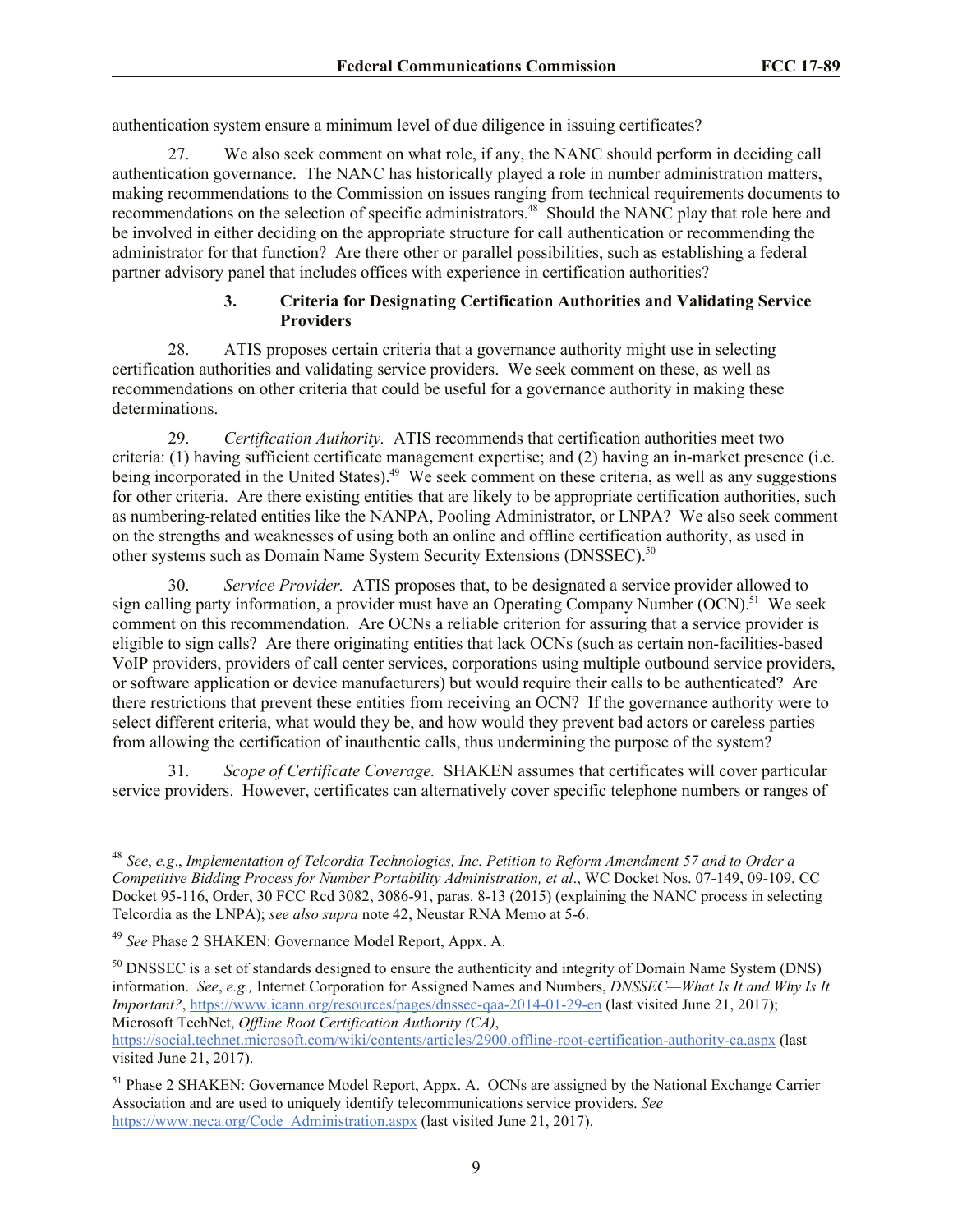telephone numbers.<sup>52</sup> Each approach has advantages and disadvantages, which may differ. Certifying at the provider level may allow for existing governance structures to be used in implementation, but may prevent certain novel uses of the system; while certifying at the number or range-of-number level may allow some of those innovations and lessen the risk that untrustworthy or careless service providers sign for calls that make unauthorized use of numbers, but introduce technical complications.<sup>53</sup> We seek comment on these issues.

32. *Developing and Amending Criteria*.We also seek comment on how the governance authority and the policy administrator should develop, amend, and implement the criteria for selecting certification authorities, designating service providers, and determining certificate coverage. What stakeholders should be involved in these decisions, and how can stakeholders' interests be represented in their outcomes?

### **B. Implementation and Operation of the SHAKEN/STIR Frameworks (Phase 1)**

33. We also seek comment on the SHAKEN and STIR standards developed by ATIS and IETF, respectively. This includes a number of implementation options left open by the STIR standards. We invite commenters to express their views on any relevant aspect of the standards, as well as any proposed alternatives. We set out the issues on which we specifically seek comment below, although commenters are encouraged to raise other issues as well.

34. *Enrollment of Authorized Numbers or Providers.* IETF's certificates standard notes three potential approaches for enrollment in the certification system.<sup>54</sup> The first approach requires the certification authority to work with a centralized authority, such as the NANPA, to issue credentials to providers in a top-down manner. The SHAKEN framework presumes this sort of structure, with a central governance authority instructing a single policy administrator how to enroll providers in the system. The second approach would work from the bottom up, where a certification authority would require an entity to prove its control over a number by some sort of test, such as sending to the purported telephone number a text message containing a URL that the text recipient can use to confirm that it is the originating telephone number. The third enrollment approach, which can work in concert with either of the above approaches, operates by delegation: the holder of a valid certificate (assigned under one of the first two approaches) can delegate to another party its authority to vouch for a number or set of numbers. For example, a local exchange carrier might delegate to an enterprise subscriber a block of numbers used by that subscriber's PBX. This delegation could operate in multiple levels; the enterprise could then delegate an individual number to a particular employee, for instance.<sup>55</sup> We seek comment on these alternatives and, if several models are likely to emerge, estimates of when this might happen.

35. *Valid Types of Authorization and Verification Service Providers*. The general presumption in SHAKEN and STIR is that large telecommunications service providers and third party proxies serving smaller providers will be the typical entities conducting call authentication and verification. However, IETF notes the potential for other types of entities, such as end-user devices, to provide authentication services, including computers, phones, mobile devices, or gaming devices.<sup>56</sup> While this could allow for more granular user identification, IETF does note the "prohibitive<sup>[]"</sup> complexity of synchronizing signatures and managing credentials across various devices.<sup>57</sup> We seek comment on the potential costs and benefits of allowing different types of entities and devices to provide

l

<sup>57</sup> *Id*.

 $52$  IETF STIR Certificates, Version 13, at 3-4; IETF SIP Authenticated Identity Management, Version 16, at 21-22.

<sup>53</sup> *Id.*

<sup>54</sup> IETF STIR Certificates, Version 13, at 6-7.

<sup>55</sup> *See id*. at 7.

<sup>56</sup> IETF SIP Authenticated Identity Management, Version 16, at 21.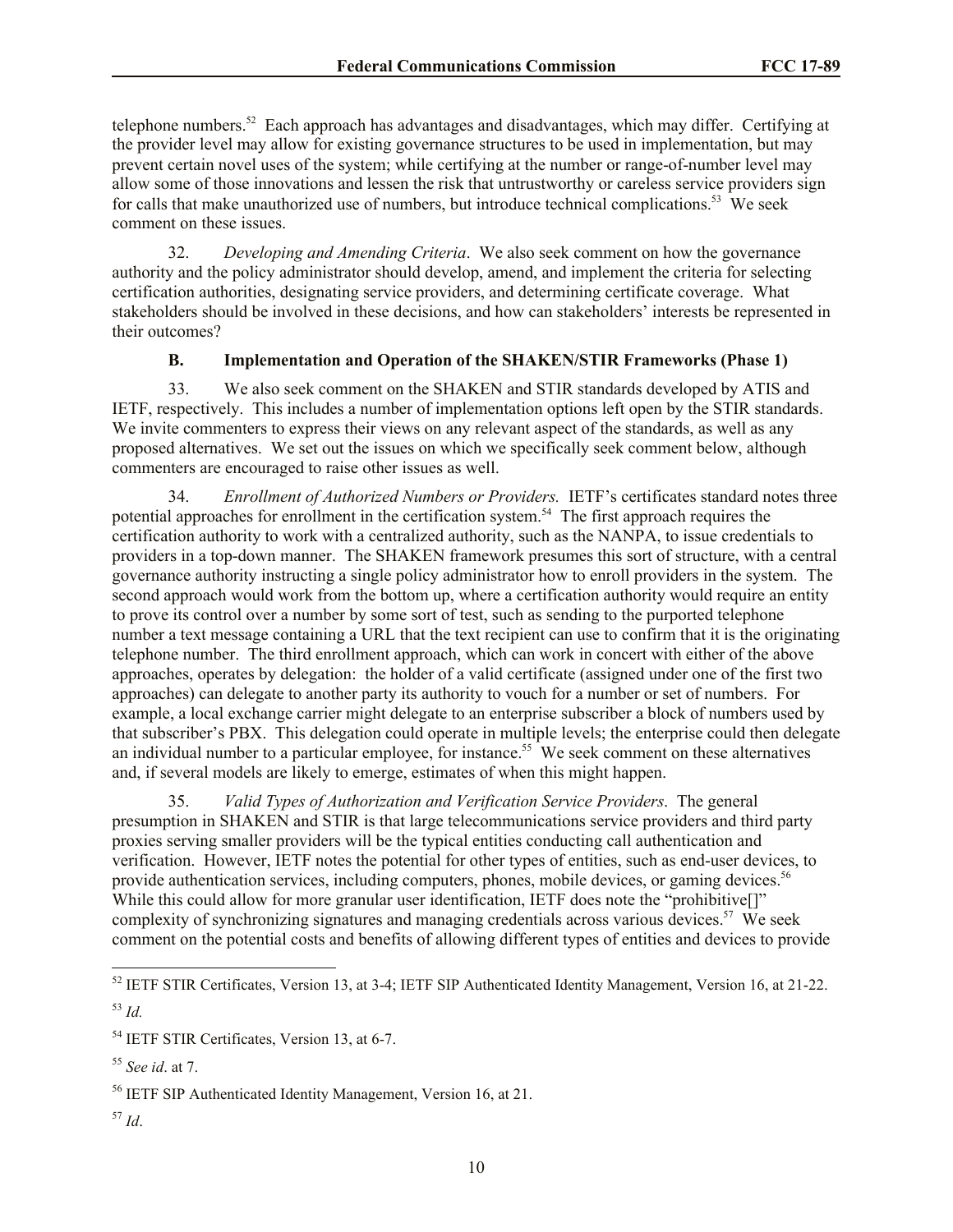authentication and verification services, and how the criteria for selecting them might relate to the criteria for designating authorized service providers.

36. The SHAKEN model also specifies that service providers will communicate with certification authorities using a specific secure, automated protocol called ACME.<sup>58</sup> As ACME is still being developed, we seek comment on the SHAKEN model's reliance on it. Should we consider other certificate management mechanisms and procedures as replacements or interim solutions while the IETF continues work on the ACME protocol?

### **C. Scope and Policy Effects of Authentication**

37. Having sought comment in particular on how we might encourage a workable governance framework for call authentication, we now seek comment on how the SHAKEN/STIR models fit within the larger policy landscape—both for combatting spoofing and unwanted and illegal robocalls, and for other public interest reasons.

## **1. Scope of Authentication Efforts in Combatting Spoofing and Robocalls**

38. Voice calls can now originate not only from traditional, landline phones, but also from multiple platforms using wireless phones and IP based technologies. Voice communications using these myriad platforms are transported over legacy, circuit switched Time Division Multiplexing (TDM)/SS7 networks, packet switched IP/SIP networks, "or a combination thereof."<sup>59</sup> The existence of multiple call origination platforms, each using a number of technology combinations, creates multiple opportunities for bad actors seeking to mislead victims and law enforcement about their identity in order to make unwanted and illegal robocalls. For example, several recent reports<sup>60</sup> have surfaced identifying critical vulnerabilities in SS7, which, if exploited, "threaten[] the user's privacy and can lead to user location tracking, fraud, denial of service, or even call interception."<sup>61</sup> These concerns will not automatically be abated as the nation's service providers transition from legacy telephone network systems to newer SIP/IP-based telephone networks where underlying physical networks can still be exploited.<sup>62</sup> Without safeguards in the new telephone environment, bad actors can find and exploit flaws to continue to exploit consumers.

http://www.cbsnews.com/news/60-minutes-hacking-your-phone/; Hassan Mourad, SANS Institute, *The Fall of SS7 – How Can the Critical Security Controls Help?* (2015), https://www.sans.org/reading-

<sup>61</sup> Mourad, *supra* note 60, at 1.

 $\overline{\phantom{a}}$ 

<sup>58</sup> Phase 2 SHAKEN: Governance Model Report at 12.

<sup>59</sup> Alliance for Telecomm. Indus. Solutions, *Developing Calling Party Spoofing Mitigation Techniques: ATIS' Role*  2 (2016), http://www.atis.org/01\_resources/whitepapers/ATIS\_Robocalling\_Summary.pdf. Signaling System 7 (SS7) has been the global standard signaling protocol for telecommunications traffic for the public switched telephone network, and is used in wireline calls as well as in 2G and 3G cellular networks. *See* Communications Security, Reliability, and Interoperability Council Working Group 10: Legacy Systems Risk Reductions, Final Report 5-6 (2017), https://www.fcc.gov/files/csric5-wg10-finalreport031517pdf.

<sup>60</sup> *See*, *e.g*., Lily Hay Newman, Wired, *Fixing the Cell Network Flaw that Lets Hackers Drain Bank Accounts* (May 9, 2017), https://www.wired.com/2017/05/fix-ss7-two-factor-authentication-bank-accounts/; Dan Goodin, Ars Technica, *Thieves drain 2fa-protected bank accounts by abusing ss7 routing protocol* (May 3, 2017),

https://arstechnica.com/security/2017/05/thieves-drain-2fa-protected-bank-accounts-by-abusing-ss7-routingprotocol/; Craig Timberg, The Washington Post, *For sale: Systems that can secretly hack where cellphone users go around the globe* (Aug. 24, 2014), https://www.washingtonpost.com/business/technology/for-sale-systems-that-cansecretly-track-where-cellphone-users-go-around-the-globe/2014/08/24/f0700e8a-f003-11e3-bf76- 447a5df6411f\_story.html; Sharyn Alfonsi, *Hacking Your Phone – CBS News* (Apr. 16, 2016),

room/whitepapers/critical/fall-ss7--critical-security-controls-help-36225.

<sup>62</sup> *See, e.g*., Roger Jover, *LTE Security, Protocol Exploits and Location Tracking Experimentation with Low-Cost Software Radio* (July 18, 2014), https://arxiv.org/abs/1607.05171.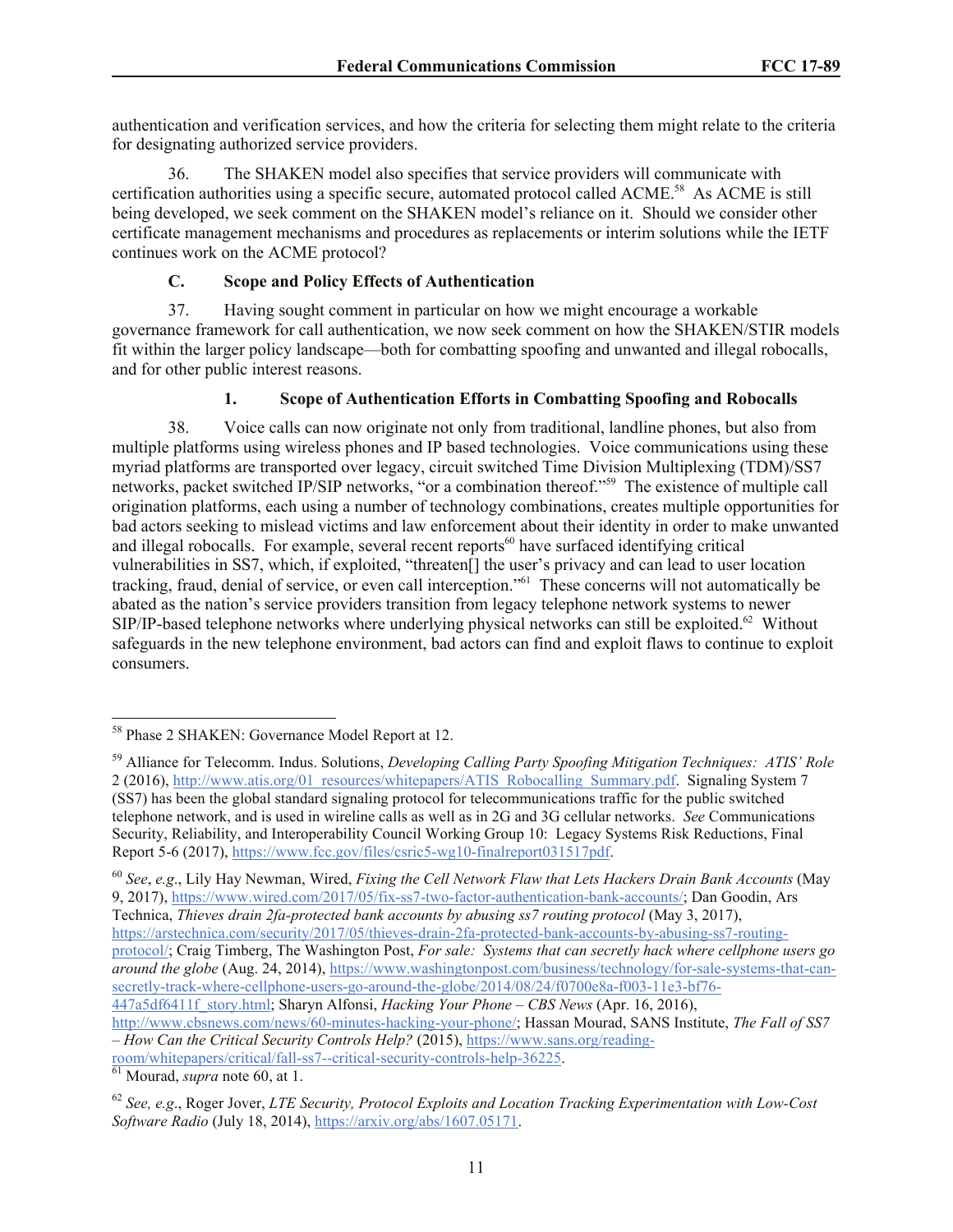39. Since the SHAKEN/STIR proposals apply to SIP-based, but not SS7-based systems, we seek comment on the place of SS7 and other legacy technologies in this and other Commission proceedings. Is it practical for the industry to proceed with frameworks that apply to IP-based voice telephony, but not legacy signaling systems? Are there benefits to creating an integrated authentication framework across both IP and older TDM systems, and is doing so practical? Alternatively, will advancing authentication of IP-based calls significantly alleviate, or set the stage for alleviating, the problems of illegal robocalls regardless of whether TDM authentication solutions exist? What percentage of calls and illegal robocalls currently originate from IP-based versus TDM systems? Can authentication of IP-originated calls benefit providers or customers on terminating TDM and SS7 systems? For example, could a telephone service provider operating a TDM or SS7 network block or filter unauthenticated robocalls?<sup>63</sup> Should we, in this or other proceedings, act to facilitate more robust authentication for TDM and SS7 systems? If so, how?

40. Although we are committed to combatting spoofing and illegal and unwanted robocalls in the United States, they remain a global problem. Many such robocalls target consumers in the United States frequently originate elsewhere; meanwhile, other countries also experience high volumes of robocalls and spoofed calls.<sup>64</sup> We anticipate that adopting authentication frameworks in the United States will naturally have less effect on foreign robocalling and seek comment on this view. We seek comment on what effects an authentication framework might have on spoofing and robocalls originating in other countries, as well as potential unintended effects on other types of international calling. For instance, we seek information on the percentage of illegal robocalls originating from domestic numbers, or from numbers in countries that have similarly prioritized the problem of illegal robocalls. We also seek comment on how authentication mechanisms might interact with any applicable international agreements and obligations, as well as how the Commission and other stakeholders might work with other countries' authorities and stakeholders to coordinate or integrate authentication systems and other efforts against misuse of the telephone network.

#### **2. Other Policy Effects of Authentication Systems**

41. While the role that call authentication can play in combatting spoofing and illegal and unwanted robocalls is clear, it is also clear that authentication mechanisms can have a variety of other effects. We seek comment on what other effects might result from the implementation of a SHAKEN/STIR system or another system of call authentication. Are there other likely costs and benefits?

42. *Privacy*. IETF notes that a service provider sharing information to authenticate an originator's identity might include in its sharing information that could identify a person, including a name, workplace, service provider, and possibly other details.<sup>65</sup> However, IETF believes that the privacy risks associated with that information are no different from those inherent to non-authenticated forms of IP-based calling, in that poorly structured or configured systems might divulge personally identifying information in either case.<sup>66</sup> We seek comment on this analysis, as well as other privacy issues, such as the potential for authentication mechanisms to inadvertently disclose or use without authorization

<sup>64</sup> Spoofing and unwanted and illegal robocalling are also the top complaints to the United Kingdom and Canadian regulators. *See, e.g*., Shockey 2017 NANC Report at 2; *see also* Huw Saunders, Director Infrastructure, Ofcom, Nuisance calls – addressing consumer harm through technology 2 (Nov. 10, 2016),

l

<sup>63</sup> These issues are being considered in more detail in the *2017 Call Blocking NPRM and NOI*.

http://www.niccstandards.org.uk/meetings/forum-2016.cfm; Compliance and Enforcement and Telecom Notice of Consultation, CRTC 2017-4, Canadian Radio-television and Telecommunications Commission (Jan. 9, 2017), http://www.crtc.gc.ca/eng/archive/2017/2017-4.htm.

<sup>65</sup> IETF SIP Authenticated Identity Management, Version 16, at 31.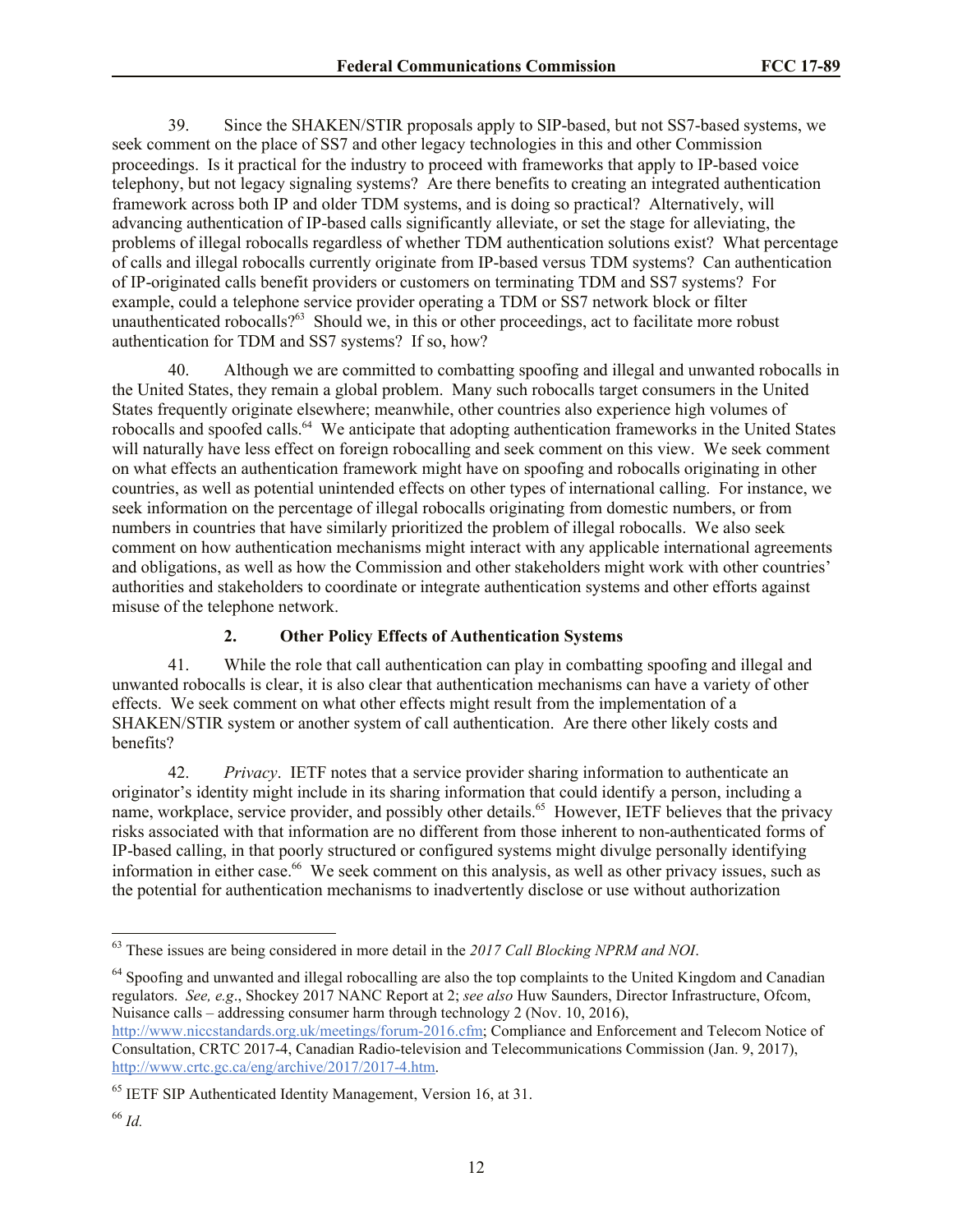customer proprietary network information (CPNI), personally identifiable information, or other privacyaffecting information in new ways or to new parties. $67$ 

43. IETF also notes that an entity acting as an authentication service could also act as a privacy service, by vouching for the authenticity of a call but not passing along any further identifying information. For instance, a service provider could indicate it knew that the call was from one of its valid subscribers, but not the subscriber's telephone number or other information. An authentication service might also, at the originating user's request, simply eliminate any identifying information from the call, although doing so should prevent the authentication service from vouching for the call. We seek comment on the feasibility, availability, and desirability of these practices.

Security. We seek comment on the effects that an authentication mechanism will have on the security of the network, consumers, and service providers. In this connection, we note that Working Group 10 of the Commission's Communications Security, Reliability, and Interoperability Council (CSRIC) recommended approaches to bolster SS7 security. We seek comment on whether and to what extent CSRIC's recommendations could be implemented in support of an authentication mechanism,<sup>68</sup> and whether additional security measures should be considered. Regarding the SHAKEN/STIR framework itself, IETF details the anticipated effects of the STIR protocols on various types of attack. We seek comment on these effects, including the potential effects of removing authentication information (which could result in authenticated calls being rejected as unauthenticated), securing connections to authentication services, and strategies for identifying which entities or numbers have implemented the authorization system as it rolls out.<sup>69</sup> We also seek comment on other effects of an authentication system. For example, could an authentication system provide additional opportunities for attack, such as by denying callers the use of an authentication service, thereby increasing the likelihood of their calls being rejected? Are there other examples of effects we should consider?

45. *Other Effects*. We also seek comment on any other effects that commenters anticipate from the development and adoption of call authentication. Are there additional abuses or misuses of the telephone network that would be prevented or hindered by call authentication? Are there other unintended or unanticipated consequences of such a system?

#### **D. Costs and Benefits of Implementing Call Authentication Systems**

46. We seek high-level estimates of the costs of implementing call authentication. Would these largely be one-time costs? Approximately how large would annual on-going costs be? We also seek high-level estimates of the benefits that call authentication would bring, for example, due to reduced consumer annoyance, reduced fraud, and more efficient and effective use of voice calling. Lastly, we seek comment on the extent to which such services would be voluntarily (perhaps self-) supplied, and if such services were offered commercially, the extent to which voluntary end-user fees could be expected cover service costs.

47. *Funding the Costs of Administering and Implementing Call Authentication.* We view costs of implementing and administrating call authentication arrangements as "telecommunications numbering administration arrangements,<sup>570</sup> and seek comment on mechanisms to recover those costs. We seek comment on how stakeholders might bear the costs of a call authentication system. Are the stakeholders who incur costs to administer and implement call authentication best placed to bear those

l

<sup>67</sup> *See id*. at 32 (noting that certain implementations of PASSporT can, if configured improperly pass information out of a trusted domain).

<sup>68</sup> *See* Communications Security, Reliability, and Interoperability Council Working Group 10: Legacy Systems Risk Reductions, Final Report 5-6 (2017), https://www.fcc.gov/files/csric5-wg10-finalreport031517pdf.

<sup>69</sup> *See id*. at 33-39.

 $70$  47 U.S.C. § 251(e)(2).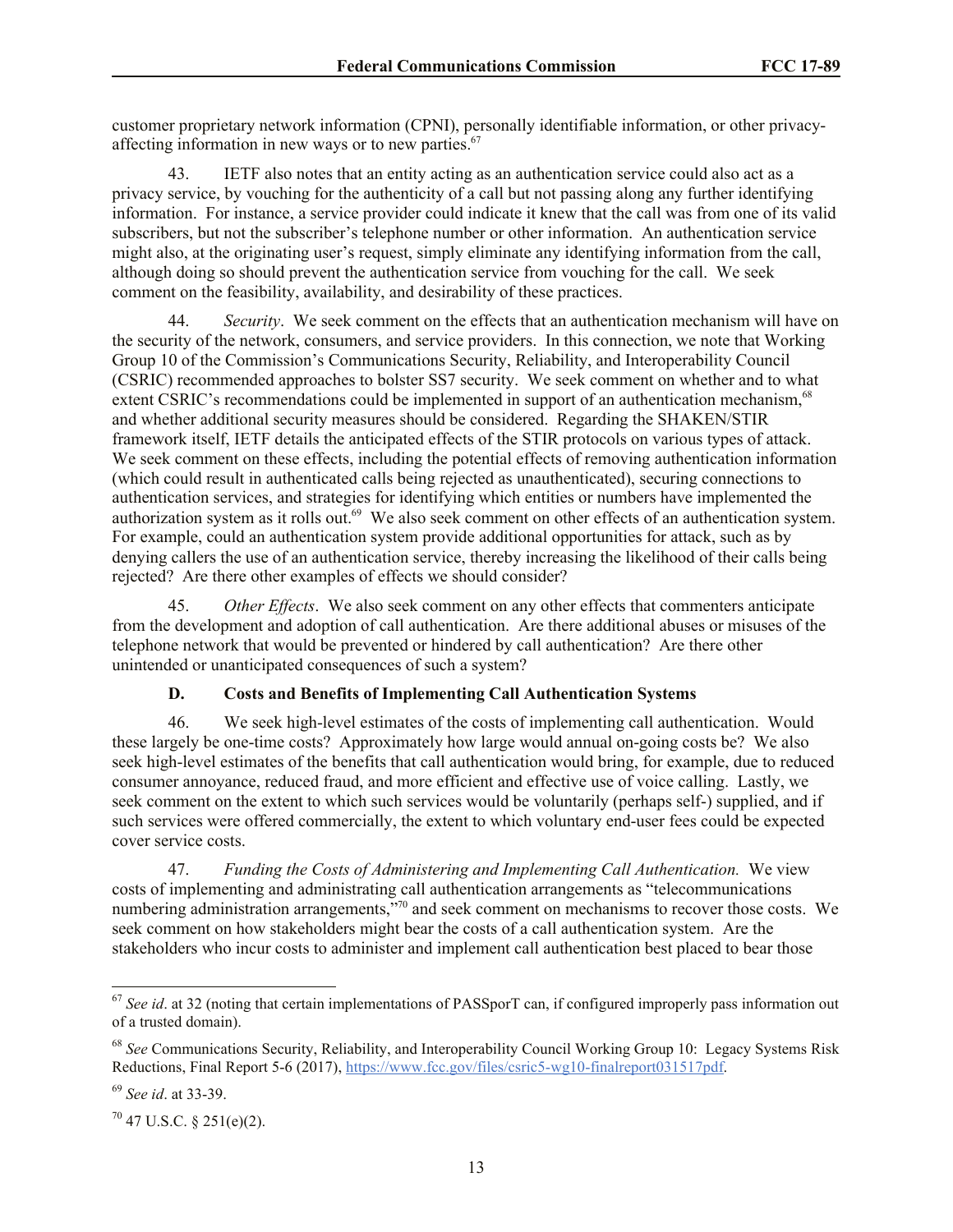costs? To the extent that costs burdens could be shifted among relevant stakeholders, what mechanisms are available to do so? We also note that sources of funds for these efforts may vary depending upon the structure of the governance and administrative bodies.

# **E. Legal Authority**

48. We anticipate relying on Section 251(e) Communications Act (the Act) for authority to take necessary steps to encourage or develop authentication standards for telephone calls to combat Caller ID spoofing and the robocalling it enables.<sup>71</sup> Section 251(e) provides the Commission plenary numbering authority and exclusive jurisdiction over "those portions of the North American Numbering Plan [NANP] that pertain to the United States."<sup>72</sup> The statute charges the Commission with creating or designating "one or more impartial entities to administer telecommunications numbering and to make such numbers available on an equitable basis."<sup>73</sup> The development of a call authentication standard and establishment of a policy administrator will help ensure entities issuing phone numbers determine whether particular phone numbers have indeed been issued, and to whom, via associations with particular certificates. The actions we begin to consider in this NOI will enhance the efficiency and security of NANP and our Nation's telephone networks.

# **IV. PROCEDURAL MATTERS**

## **A. Ex Parte Rules**

49. This proceeding shall be treated as a "permit-but-disclose" proceeding in accordance with the Commission's *ex parte* rules.<sup>74</sup> Persons making *ex parte* presentations must file a copy of any written presentation or a memorandum summarizing any oral presentation within two business days after the presentation (unless a different deadline applicable to the Sunshine period applies). Persons making oral *ex parte* presentations are reminded that memoranda summarizing the presentation must (1) list all persons attending or otherwise participating in the meeting at which the *ex parte* presentation was made, and (2) summarize all data presented and arguments made during the presentation. If the presentation consisted in whole or in part of the presentation of data or arguments already reflected in the presenter's written comments, memoranda or other filings in the proceeding, the presenter may provide citations to such data or arguments in his or her prior comments, memoranda, or other filings (specifying the relevant page and/or paragraph numbers where such data or arguments can be found) in lieu of summarizing them in the memorandum. Documents shown or given to Commission staff during *ex parte* meetings are deemed to be written *ex parte* presentations and must be filed consistent with Rule 1.1206(b). In proceedings governed by Rule 1.49(f) or for which the Commission has made available a method of electronic filing, written *ex parte* presentations and memoranda summarizing oral *ex parte* presentations, and all attachments thereto, must be filed through the electronic comment filing system available for that proceeding, and must be filed in their native format (*e.g.*, .doc, .xml, .ppt, searchable .pdf). Participants in this proceeding should familiarize themselves with the Commission's *ex parte* rules.

## **B. Comment Filing Procedures**

50. Pursuant to Sections 1.415, 1.419 and 1.430 of the Commission's rules, 47 CFR §§ 1.415, 1.419, 1.430, interested parties may file comments and reply comments on or before the dates indicated on the first page of this document. Comments may be filed using the Commission's Electronic Comment Filing System (ECFS). *See Electronic Filing of Documents in Rulemaking Proceedings*, 63 FR 24121 (1998).

 $\overline{\phantom{a}}$ <sup>71</sup> *See* 47 USC §§ 251(e), 227.

 $72$  47 USC § 251(e)(1).

 $73$  47 USC § 251(e)(1).

<sup>74</sup> 47 CFR. §§ 1.1200 *et seq.*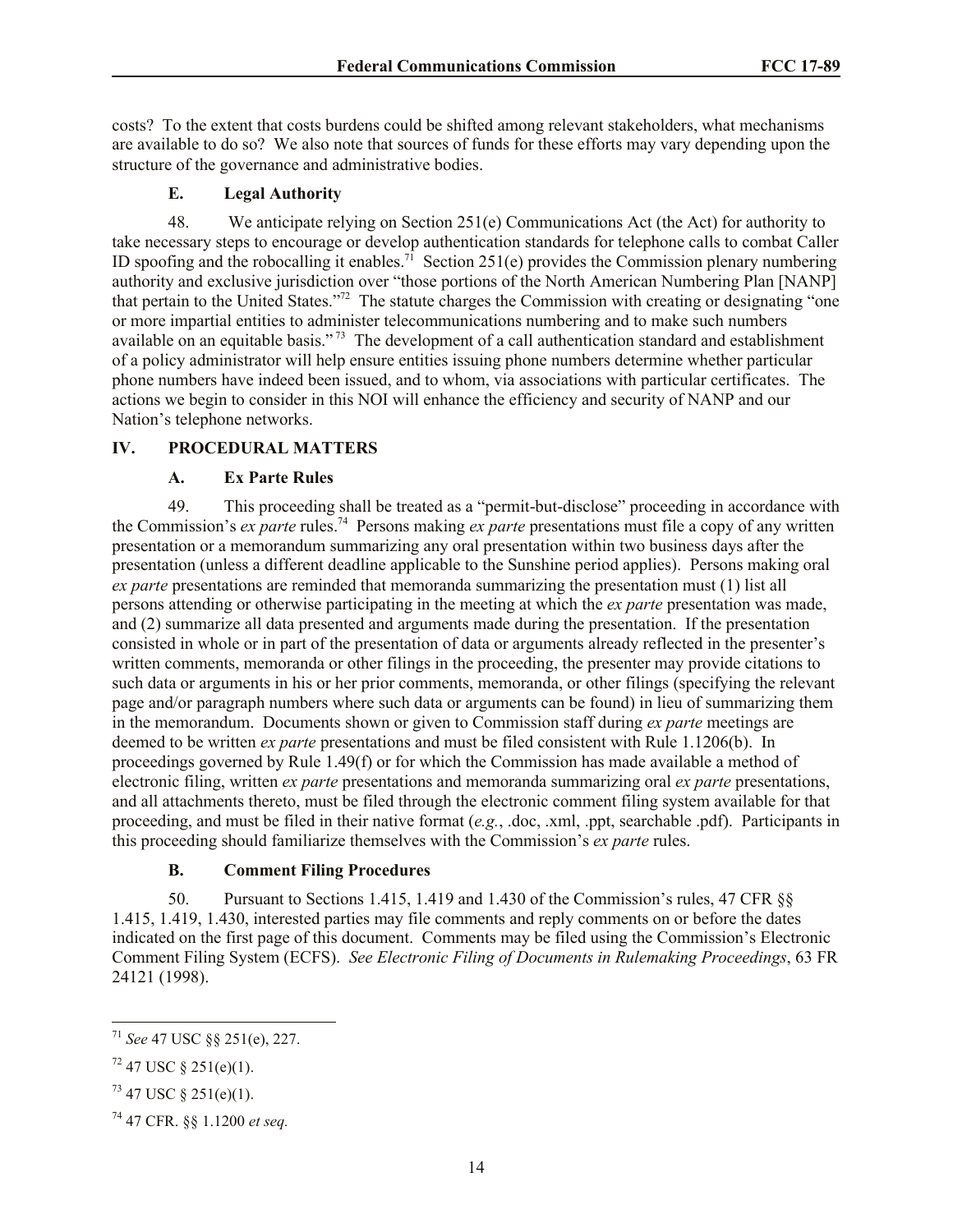- Electronic Filers: Comments may be filed electronically using the Internet by accessing the ECFS: https://www.fcc.gov/ecfs/.
- **Paper Filers:** Parties who choose to file by paper must file an original and one copy of each filing. If more than one docket or rulemaking number appears in the caption of this proceeding, filers must submit two additional copies for each additional docket or rulemaking number.

Filings can be sent by hand or messenger delivery, by commercial overnight courier, or by firstclass or overnight U.S. Postal Service mail. All filings must be addressed to the Commission's Secretary, Office of the Secretary, Federal Communications Commission.

- All hand-delivered or messenger-delivered paper filings for the Commission's Secretary must be delivered to FCC Headquarters at  $\frac{445}{12}$ th St., SW, Room TW-A325, Washington, DC 20554. The filing hours are 8:00 a.m. to 7:00 p.m. All hand deliveries must be held together with rubber bands or fasteners. Any envelopes and boxes must be disposed of before entering the building.
- Commercial overnight mail (other than U.S. Postal Service Express Mail and Priority Mail) must be sent to 9300 East Hampton Drive, Capitol Heights, MD 20743.
- U.S. Postal Service first-class, Express, and Priority mail must be addressed to  $445 \times 12^{th}$ Street, SW, Washington DC 20554.
- People with Disabilities: To request materials in accessible formats for people with disabilities (braille, large print, electronic files, audio format), send an e-mail to fcc504@fcc.gov or call the Consumer & Governmental Affairs Bureau at 202-418-0530 (voice), 202-418-0432 (tty).

## **C. Contact Person**

51. For further information about this proceeding, please contact Sherwin Siy, FCC Wireline Competition Bureau, Competition Policy Division, Room 5-C225, 445 12th Street, S.W., Washington, D.C. 20554, (202) 418-2783, Sherwin.Siy@fcc.gov.

## **V. ORDERING CLAUSES**

52. Accordingly, IT IS ORDERED that, pursuant to the authority contained in Sections 1, 4(i), 4(j), 227, 251(e), and 403 of the Communications Act of 1934, as amended, 47 U.S.C §§ 151, 154(i), 154(j), 251(e), and 403, this Notice of Inquiry IS ADOPTED.

FEDERAL COMMUNICATIONS COMMISSION

Marlene H. Dortch Secretary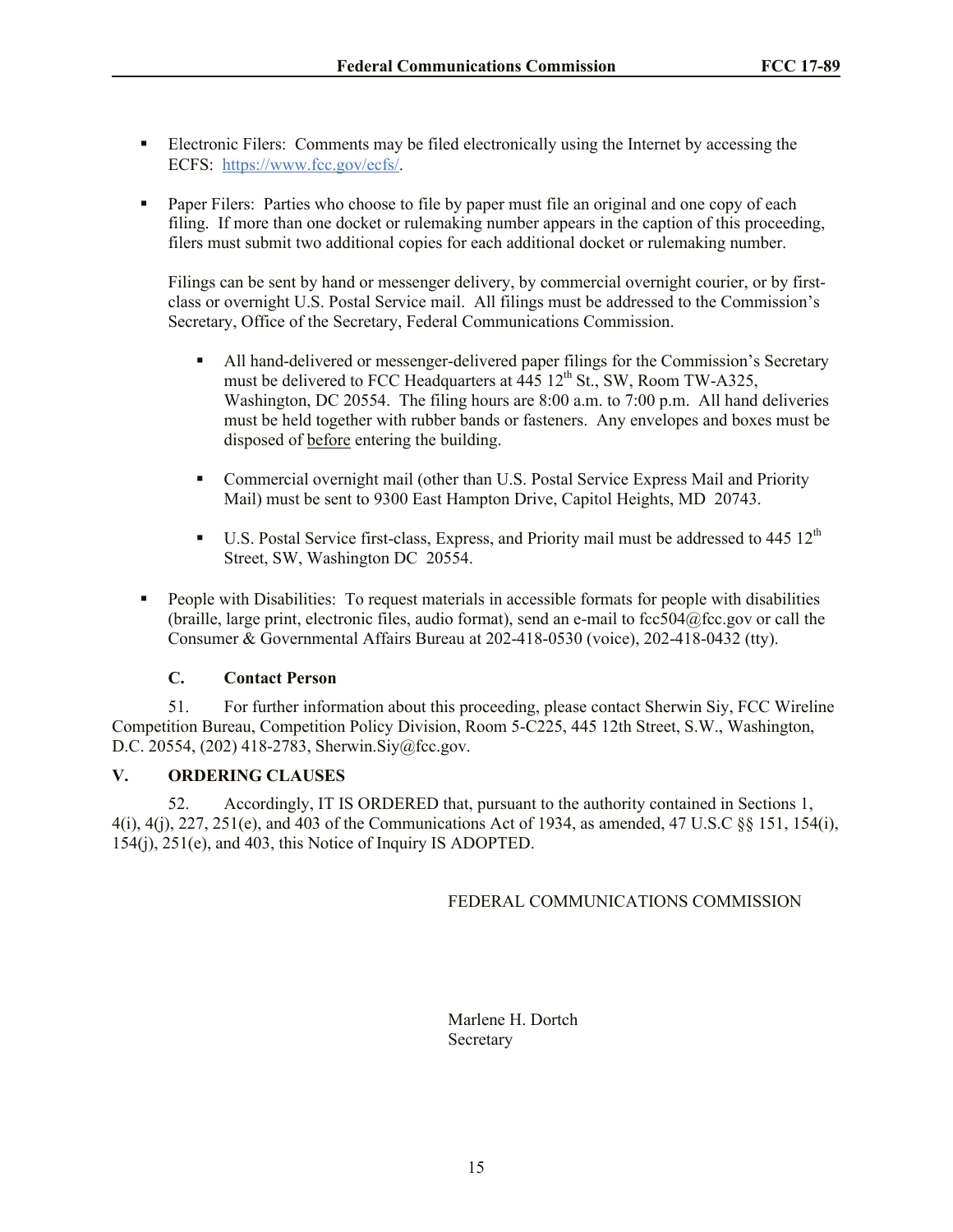#### **STATEMENT OF CHAIRMAN AJIT PAI**

#### Re: *In the Matter of Call Authentication Trust Anchor, Notice of Inquiry,* WC Docket No. 17-97

This *Notice of Inquiry* targets fraudulent robocallers. These robocallers continue to find ways around consumer call-blocking or filtering tools by using inaccurate caller ID information. For instance, they impersonate phone numbers that use the first six digits of the recipient's phone number to make the calls appear as if they originate from a local source. This practice, known as caller ID spoofing or neighbor spoofing, is similar to a villain in an action movie donning a disguise to trick unsuspecting victims into thinking that the villain is someone he is not. Now, in the movies, the hero generally manages to unmask the villain just in time. But all too often, consumers don't realize that a number has been spoofed until it's too late.

That's why we're exploring call authentication—a process for reliably determining whether the caller is in fact who he purports to be—in order to help eliminate fraudulent spoofing attempts and to further secure our telephone networks. At the heart of this *Notice of Inquiry* is the SHAKEN (or Signature-based Handling of Asserted Information Using toKENs) framework developed by the STIR (or Secure Telephone Identity Revisited) working group and other dedicated industry stakeholders. If things go well, our hope is that, just like in the movies, someday soon consumers won't be as easily fooled by a villain's disguise.

I would like to thank the staff who worked on this item: Alex Espinoza, Heather Hendrickson, Dan Kahn, Kris Monteith, and Ann Stevens from the Wireline Competition Bureau and Ken Carlberg from the Public Safety and Homeland Security Bureau.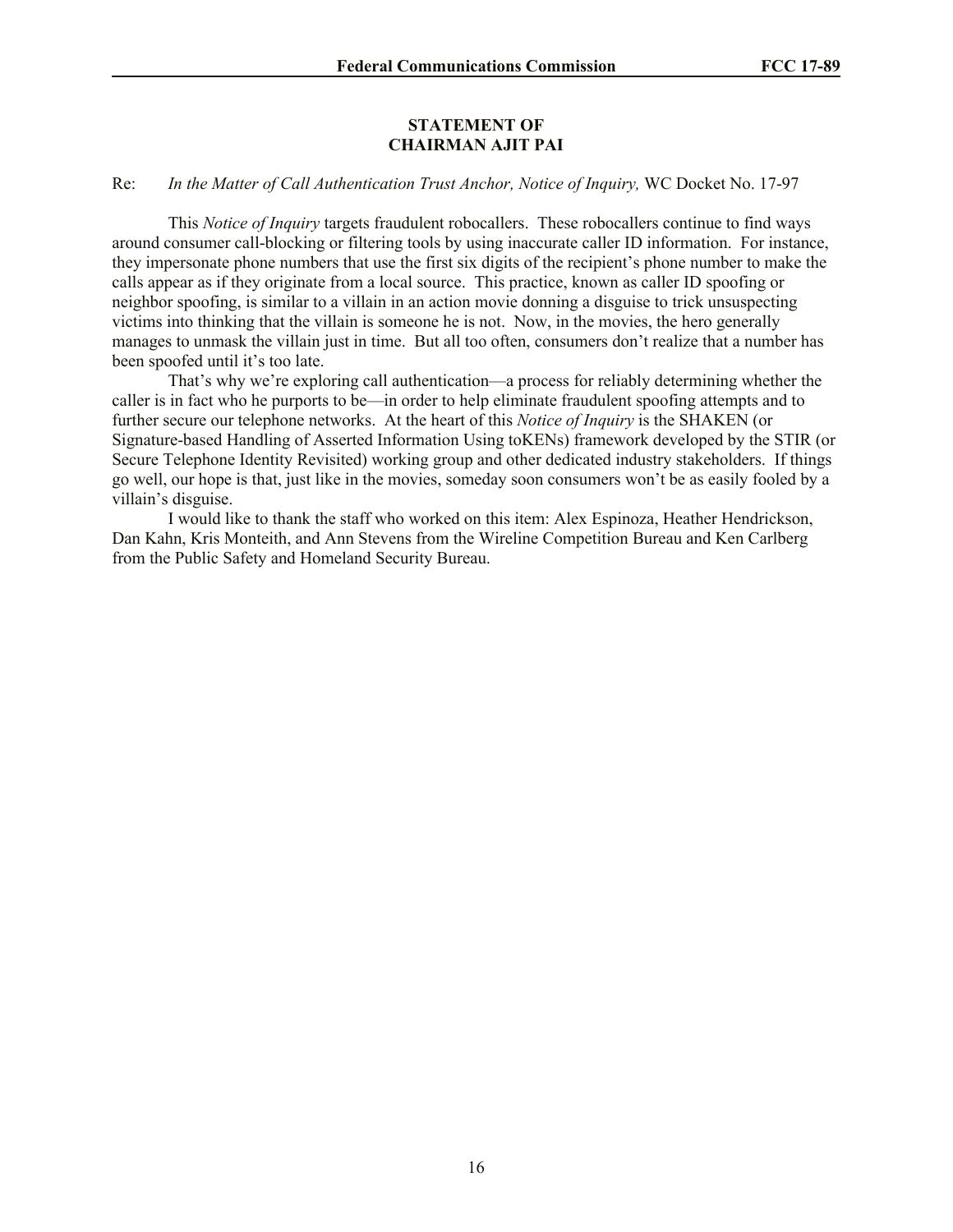#### **STATEMENT OF COMMISSIONER MIGNON L. CLYBURN**

#### Re: *In the Matter of Call Authentication Trust Anchor, Notice of Inquiry*, WC Docket 17-97*; In the Matter of Advanced Methods to Target and Eliminate Unlawful Robocalls, Notice of Proposed Rulemaking and Notice of Inquiry*, CG Docket No. 17-59

The phone rings, you pick it up, then you notice a distinct pause. You sigh heavily because you know that within seconds, a recording will follow saying something like this: "Congratulations! You have just been chosen to receive an all-expenses paid vacation to Florida."

We each have had our encounters with robocalls, and our feelings about them are rarely warm or fuzzy. Too often they come in at the worst possible times … during an important evening meeting, just when you are having a rare conversation with family members or friends, or right when you are about to take that next to the last bite, into an already lukewarm previously frozen TV dinner.

According to the latest data from the YouMail Robocall Index, 2.5 billion of those robocalls were made just last month in the United States. Equally remarkable is that four telephone numbers are responsible for more than 68 million of these calls. Given the severity and complexity of the unwanted robocall problem, this agency recognizes that it must take a multi-pronged approach, to address this persistent issue.

Through the combined efforts of the Wireline Competition Bureau (WCB) and the Consumer and Governmental Affairs Bureau (CGB), we have before us two Notices of Inquiry. The first seeks comment on how to best authenticate, certify and identify calls, in an effort to eradicate unwanted and illegal ones for good. Proper authentication and identification are necessary first-steps in stopping illegal robocalls dead in their tracks. Through an authentication regime, we can better ensure that no spoofed robocall goes undetected, untargeted, or unblocked.

The second notice, initiates an inquiry on how to deal with reassigned numbers. There is no denying that millions of phone numbers change hands each year. This has led to calls for establishing a reassigned number database, an undertaking that has my support. I appreciate the Chairman's willingness to include suggested questions in the item, including the downsides of a safe harbor for robocallers and how to design a reassigned number database in such a way, to maximize its use and reliability.

As is evidenced by recent actions taken by the FCC, including last month's Notice of Apparent Liability (NAL) against an individual alleged to have spoofed nearly 100 million calls, no one action will rid this nation of illegal robocalls for good. But support for both of these NOIs affirms our commitment and willingness to work together, and find new and innovative ways to make sure this Commission stays one step ahead.

Thanks are due to the staff of WCB and CGB for your continuing efforts to stop unwanted and illegal robocalls.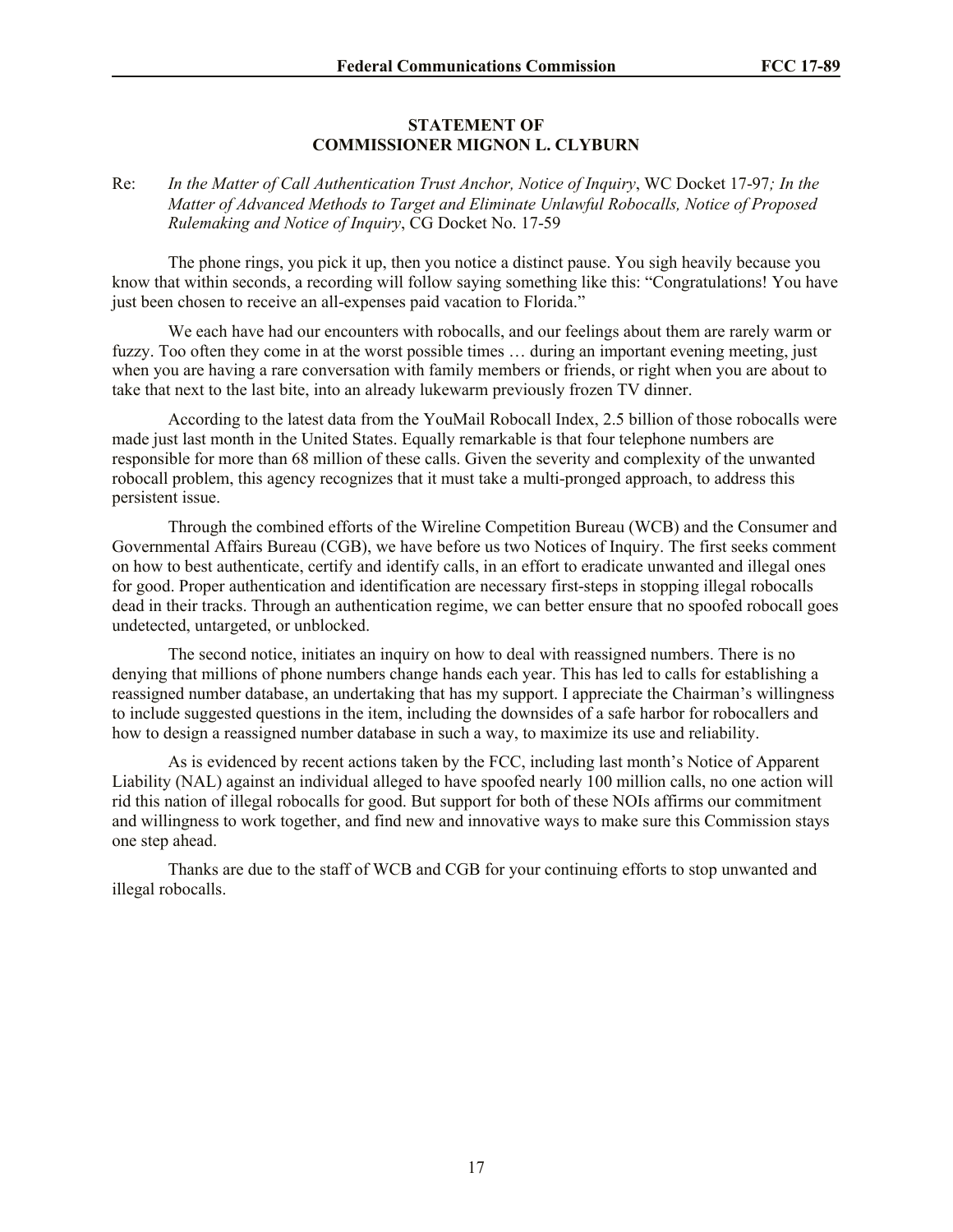#### **STATEMENT OF COMMISSIONER MICHAEL O'RIELLY**

#### *Re: In the Matter of Call Authentication Trust Anchor, Notice of Inquiry*, WC Docket 17-97*; In the Matter of Advanced Methods to Target and Eliminate Unlawful Robocalls, Notice of Proposed Rulemaking and Notice of Inquiry*, CG Docket No. 17-59

Many thanks to the Chairman for combining the discussion of these two items, addressing similar but distinct aspects of the same topic.

Overall, I appreciate the challenge of trying to corral and decrease illegal robocalls, many of which originate overseas. Do note that I said *illegal* robocalls, as not every robocall is problematic. In fact, many are extremely beneficial to consumers, providing information they want and expect to receive from trusted companies. The Commission's job should be to ensure that it doesn't prevent or squash legitimate robocalls in its ferocious quest to curtail unlawful ones.

I find the second item, regarding reassigned numbers, to be extremely pertinent to the entire discussion. Quite frankly, I think this item shines a bright light on just how misguided and fundamentally broken the Commission's 2015 TCPA Declaratory Ruling really was. At that time, I begged the Chairman, my fellow Commissioners, and the staff to accept reality and address the issue of reassigned telephone numbers in a meaningful way. I was ultimately unsuccessful. Instead, the Commission tried to pretend the problem wasn't valid despite estimates that 100,000 cell phone numbers are reassigned to new users each day and telephone numbers are typically withheld for only 90 days or less before being recycled to new users. This meant the scope of the problem was much larger and thornier than the Commission ever acknowledged, making any type of "prior consent" extremely difficult and essentially worthless in a short amount of time.

Exacerbating the situation, the Commission created a faulty and intellectually dishonest solution of "one free call to a consumer" exemption as a fig-leaf remedy. Recall that the exemption does not require consumers to accurately inform the caller that the number has been reassigned; ignores the worthlessness of uninformative voicemails; and even counts call attempts or informational texts where there was no response at all against the one call policy. Moreover, accidental misdials receive no protection whatsoever. In my limited time, I won't belabor how bankrupt this really is and how it has ensnared legitimate companies in needless, financially-crippling litigation for the simple practice of trying to contact their willing customers. I am hopeful that the D.C. Circuit will overturn this and other portions of our previous declaratory ruling and install an intended recipient or actual knowledge standard as the proper legal test, which is completely consistent with the underlying TCPA. In addition, the Commission should initiate a new proceeding to effectuate this change.

To the extent that the issue is not mooted by court action or our own initiative, the item before us explores the creation of a reassigned number database as one option to deal with the issue. The idea being that companies could cross-check their calling lists against an accurate and consistently updated database of reassigned numbers to significantly limit the number of stray calls. While not a new idea, as many people in the past have proposed differing options, such as using part of the Commission's existing numbering resources, the Second Notice of Inquiry explores many of the relevant issues that would need to be sufficiently answered before creating such a database. Chief among these is language, added at my behest, that examines whether to similarly create a safe harbor for companies that use the database to minimize calls to reassigned numbers. Simply put, there must be some benefit for companies to help establish, pay for and use such a database, and a properly constructed compliance safe harbor must be part of any equation, if this item is to proceed forward.

In the first item pertaining to call authentication, I am less sanguine. While I applaud the Chairman for creative efforts to further curtail illegal robocalls and will vote to approve since it's an NOI, I am not exactly as comfortable with some of the direction or suggestions posed. Certainly, I am not in favor of having the Federal government via the Commission actively involved in these functions – either